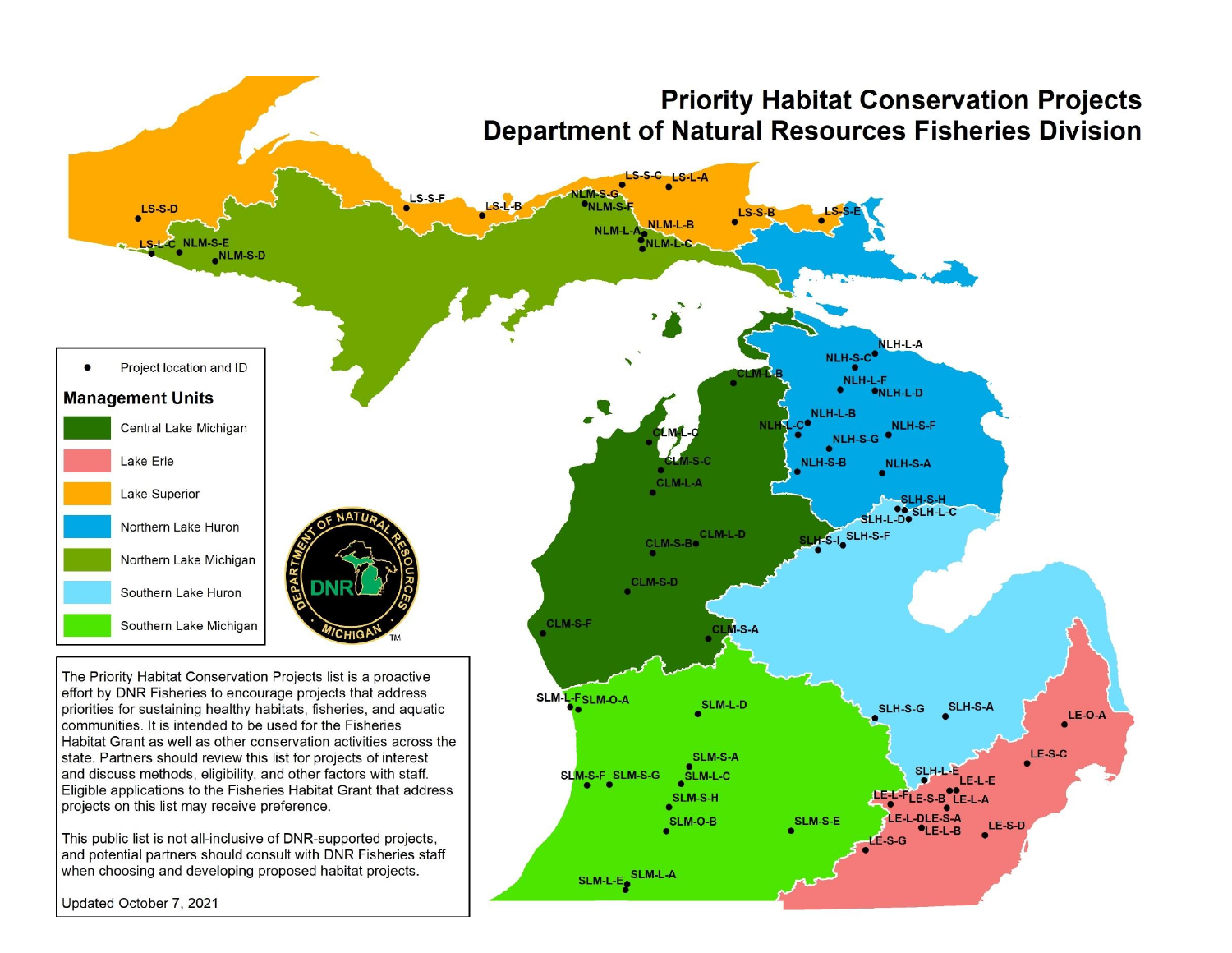#### **Priority Habitat Conservation Projects List Department of Natural Resources Fisheries Division**

The Priority Habitat Conservation Projects list is a proactive effort by DNR Fisheries to encourage projects that address priorities for sustaining healthy habitats, fisheries, and aquatic communities. It is intended to be used for the Fisheries Habitat Grant as well as other conservation activities across the state. Partners should review this list for projects of interest and discuss methods, eligibility, and other factors with staff. Eligible applications to the Fisheries Habitat Grant that address projects on this list may receive preference.

This public list is not all-inclusive of DNR-supported projects, and potential partners should consult with DNR Fisheries staff when choosing and developing proposed habitat projects.

The order in which Priority Habitat Conservation Projects are listed and their project IDs do not imply a ranking among projects. Project IDs may not be sequential due to changes in priorities or completion of past priorities.

#### **Central Lake Michigan Management Unit**

| Project<br>type | <b>ID</b> |               | Project name Cause of habitat decline | <b>Project explanation / impairments</b>         | <b>Target/Priority</b><br>species | Lat.     | Long.    | Geography<br>notes    |
|-----------------|-----------|---------------|---------------------------------------|--------------------------------------------------|-----------------------------------|----------|----------|-----------------------|
| Lake            | CLM-L-A   | Inland lakes  | Land use practices,                   | Determine presence, abundance, and Cisco         |                                   | 44.53018 |          | -85.6865 Center point |
|                 |           | Cisco         | shoreline and watershed               | trends in Cisco populations in waters            |                                   |          |          | represents many       |
|                 |           | evaluations   | development, and aquatic              | where they were historically present.            |                                   |          |          | lakes throughout      |
|                 |           |               | vegetation control.                   |                                                  |                                   |          |          | the Management        |
|                 |           |               |                                       |                                                  |                                   |          |          | Unit.                 |
| Lake            | CLM-L-B   | Shoreline     | Development and                       | Nearshore habitat is critical to many            | Cisco, Walleye,                   | 45.27    | $-85.14$ |                       |
|                 |           | restoration   | armament of shoreline.                | fish species, amphibians, and                    | Yellow Perch,                     |          |          |                       |
|                 |           | project (Lake |                                       | reptiles. Restoring natural shoreline            | <b>Smallmouth Bass</b>            |          |          |                       |
|                 |           | Charlevoix)   |                                       | improves habitat, reduces nutrient               |                                   |          |          |                       |
|                 |           |               |                                       | inputs, and allows natural processes             |                                   |          |          |                       |
|                 |           |               |                                       | lto occur.                                       |                                   |          |          |                       |
| Lake            | CLM-L-C   | South Lake    | Residential development               | Add fish habitat structures to specific          | Walleye, Yellow                   | 44.87    | $-85.71$ |                       |
|                 |           | Leelanau      |                                       | locations within the lake to provide             | Perch, Smallmouth                 |          |          |                       |
|                 |           |               |                                       | cover and potential spawning areas.              | <b>Bass</b>                       |          |          |                       |
| Lake            | CLM-L-D   | Stone Ledge   | Historical wetland fill               | Years ago, the mouth of a wetland                | Northern Pike,                    | 44.18344 | -85.3932 |                       |
|                 |           | Lake Wetland  |                                       | connected to Stone Ledge Lake was                | Largemouth Bass,                  |          |          |                       |
|                 |           | Reconnection  |                                       | filled in for vehicle travel, essentially        | <b>Black Crappie,</b>             |          |          |                       |
|                 |           |               |                                       | cutting off the wetland from the lake. Bluegill, |                                   |          |          |                       |
|                 |           |               |                                       | This project should remove the fill              | Pumpkinseed                       |          |          |                       |
|                 |           |               |                                       | and restore connection to the                    | Sunfish, Yellow                   |          |          |                       |
|                 |           |               |                                       | wetland.                                         | Perch                             |          |          |                       |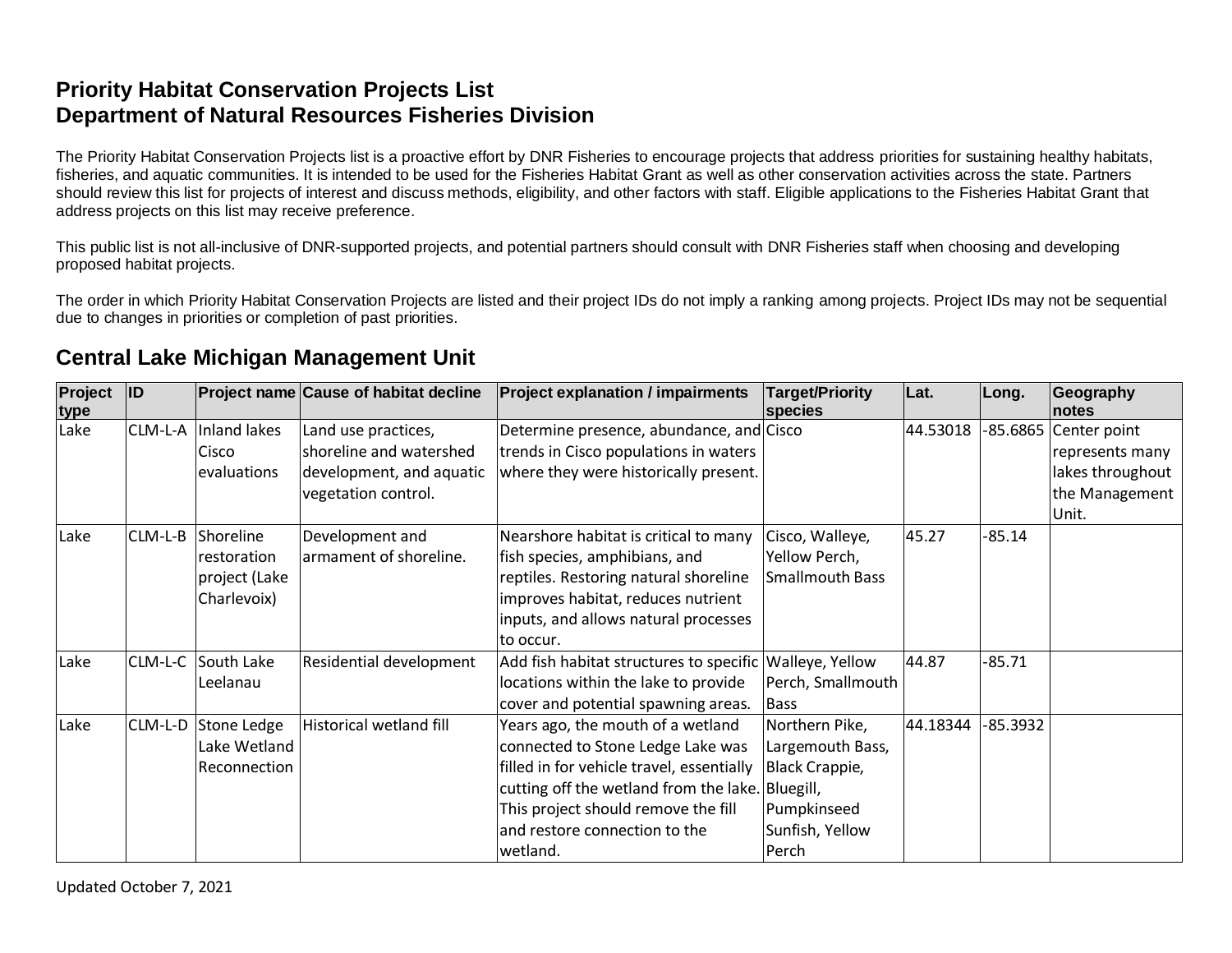#### **Project type ID Project name Cause of habitat decline Project explanation / impairments Target/Priority species Lat. Long. Geography notes** Stream | CLM-S-A | Altona Dam removal (Little Muskegon River) Remnant dam in poor condition serving no purpose. The dam impedes aquatic organism passage, disrupts the natural processes of woody debris and sediment transport, and increases stream temperature. Brook Trout, Brown Trout, Rainbow Trout, White Sucker 43.53973 -85.3088 Stream CLM-S-B Bank stabilization project (Pine River) Sandy bluff is popular stop for paddlers and tubers and human traffic prohibits natural stabilization from occurring. High bluff/bank is severely eroded and is a point source of added sediment and sand. Brook Trout, Brown Trout, Rainbow Trout 44.12104 -85.6868 Center point of multiple sites in the vicinity Stream | CLM-S-C | Boardman River dam removal habitat projects The Brown Bridge, Boardman, and Sabin dams that improve instream habitat and were removed on the mainstem of the Boardman River. Restored stream channel and new channel reaches lack suitable instream fish habitat and/or bank stabilization. Support projects at all three sites habitat within the stream corridor. Brook Trout, Brown Trout, Lake Sturgeon, Lake Trout 44.68016 -85.6305 Center point of the former impoundments for Boardman Dam (44.694382, -85.624861), Sabin Dam (44.703709, - 85.620514), and Brown Bridge Dam (44.647716, -85.500389). Stream CLM-S-D Railroad erosion site repair on Rainbow Club property (Pere **Marquette** River) Railroad tracks at site have Stream bank should be stabilized to destabilized stream bank, creating potential for catastrophic train accident. avoid train accident that could potentially contaminate river with liquid cargo. Brown Trout, Steelhead, Chinook Salmon, Coho Salmon 43.85937 -85.858 Stream CLM-S-F Marshville Dam removal breached and crumbling. It to recreationalists, impedes access, (Stoney Creek) Marshville Dam is is a safety hazard in its current state. Remnant dam structure is hazardous Brook Trout, and should be removed. The site is in Steelhead a public park. Brown Trout and 43.57752 -86.4296

#### **Central Lake Michigan Management Unit (continued)**

Updated October 7, 2021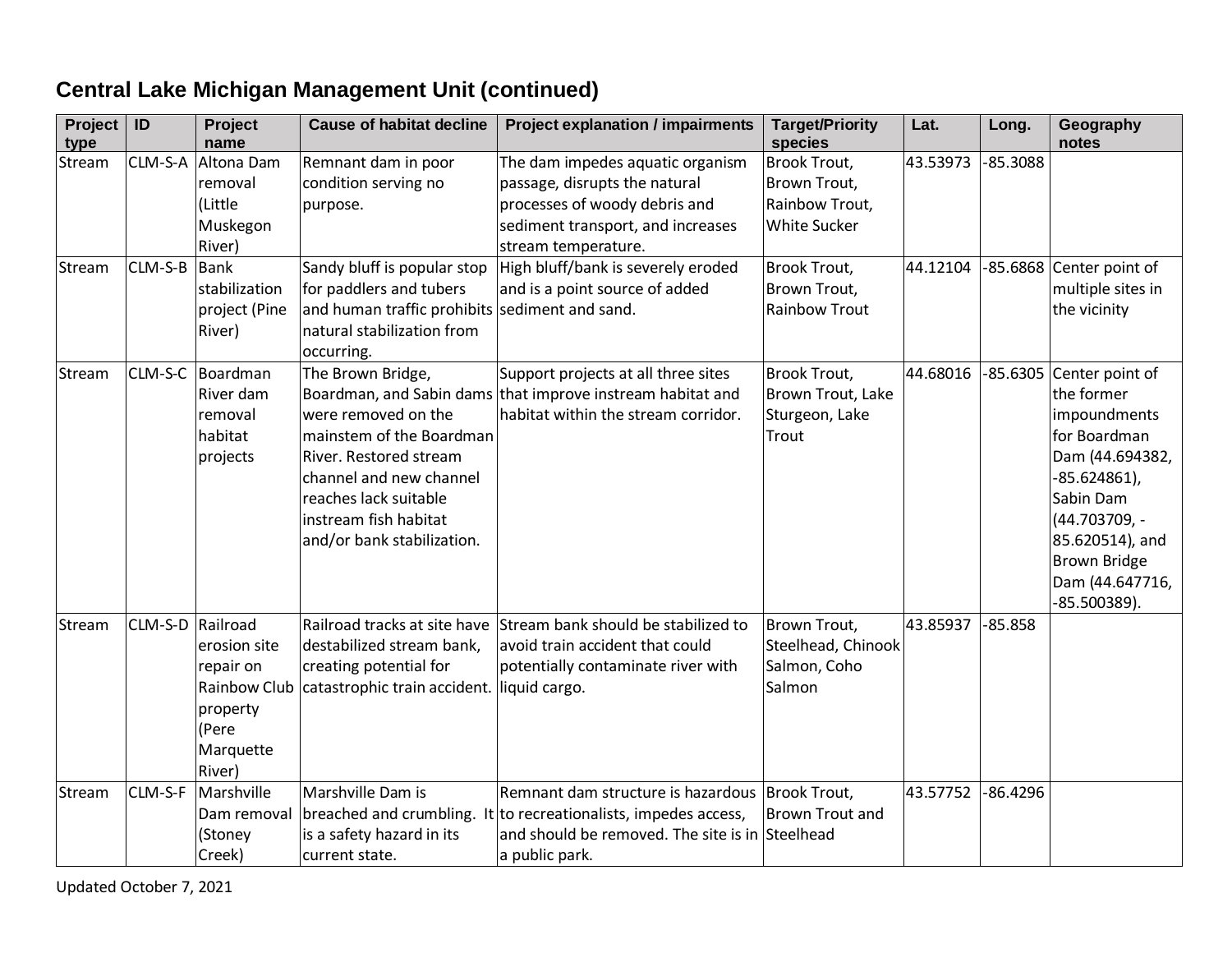# **Lake Erie Management Unit**

| Project<br>type | ID       | <b>Project</b><br>name | <b>Cause of habitat decline</b>      | <b>Project explanation / impairments</b>                 | <b>Target/Priority</b><br>species | Lat.     | Long.     | Geography<br>notes      |
|-----------------|----------|------------------------|--------------------------------------|----------------------------------------------------------|-----------------------------------|----------|-----------|-------------------------|
| Lake            | $LE-L-A$ | Kent Lake              | Annual winter water level            | Unnatural flow regime and lake                           | Northern Pike,                    | 42.51304 | $-83.676$ |                         |
|                 |          | natural lake           | drawdown                             | levels disrupt native aquatic                            | Bluegill, Black                   |          |           |                         |
|                 |          | level                  |                                      | vegetation and reduce spawning                           | Crappie, herptile                 |          |           |                         |
|                 |          | restoration            |                                      | habitat for Northern Pike and other                      | species,                          |          |           |                         |
|                 |          |                        |                                      | native species.                                          | Largemouth Bass,                  |          |           |                         |
|                 |          |                        |                                      |                                                          | <b>Smallmouth Bass</b>            |          |           |                         |
| Lake            | $LE-L-B$ | Large woody            | Shoreline development                | Loss of riparian buffer and in-water                     | Forage fishes,                    | 42.26001 |           | -83.8659 Center point   |
|                 |          | debris and             |                                      | large woody debris, with a focus on                      | Bluegill,                         |          |           | represents many         |
|                 |          | shoreline              |                                      | lakes identified as low disturbance                      | Largemouth Bass,                  |          |           | lakes throughout        |
|                 |          | buffer                 |                                      | watersheds in Midwest Glacial Lakes                      | Smallmouth Bass,                  |          |           | the Management          |
|                 |          | restoration in         |                                      | Partnership Conservation Planner                         | aquatic insects,                  |          |           | Unit.                   |
|                 |          | low                    |                                      | (midwestglaciallakes.org/resources/c Yellow Perch, Black |                                   |          |           |                         |
|                 |          | disturbance            |                                      | onservationplanner).                                     | Crappie                           |          |           |                         |
|                 |          | watersheds             |                                      |                                                          |                                   |          |           |                         |
| Lake            | $LE-L-D$ | Shoreline              | Conversion of natural                | Loss of shoreline vegetation, wave                       | Pugnose Shiner,                   | 42.26001 |           | $-83.8659$ Center point |
|                 |          |                        | softening and shorelines to hardened | rebound, and the loss of shallow                         | <b>Blanchard's Cricket</b>        |          |           | represents many         |
|                 |          | bioengineere           | shorelines with riprap or            | water habitats and natural transition   Frog, Bluegill,  |                                   |          |           | lakes throughout        |
|                 |          | d shoreline            | vertical seawalls.                   | between land and water. Restore                          | herptile species,                 |          |           | the Management          |
|                 |          | protection on          |                                      | and/or protect naturally sloped,                         | <b>Black Crappie,</b>             |          |           | Unit.                   |
|                 |          | publicly               |                                      | vegetated shorelines through                             | Northern Pike,                    |          |           |                         |
|                 |          | owned inland           |                                      | demonstration projects to increase                       | forage fishes                     |          |           |                         |
|                 |          | lake parcels in        |                                      | visibility and outreach opportunities                    |                                   |          |           |                         |
|                 |          | Southeast              |                                      | surrounding this type of shoreline                       |                                   |          |           |                         |
|                 |          | Michigan               |                                      | protection.                                              |                                   |          |           |                         |
| Lake            | $LE-L-E$ | Watershed              | Nutrient inputs and                  | Eutrophication, loss of deep-water                       | Cisco, Northern                   | 42.51572 |           | -83.6298 Center point   |
|                 |          | Conservation           | shoreline development                | oxygen, and sedimentation of                             | Pike, Bluegill                    |          |           | represents many         |
|                 |          | in Southeast           |                                      | nearshore spawning habitats.                             |                                   |          |           | lakes throughout        |
|                 |          | Michigan               |                                      | Identify major sources of nutrient                       |                                   |          |           | the Management          |
|                 |          | Cisco lakes            |                                      | and sediment inputs in a lake's                          |                                   |          |           | Unit.                   |
|                 |          |                        |                                      | watershed. Design a plan and                             |                                   |          |           |                         |
|                 |          |                        |                                      | implement it to address those inputs.                    |                                   |          |           |                         |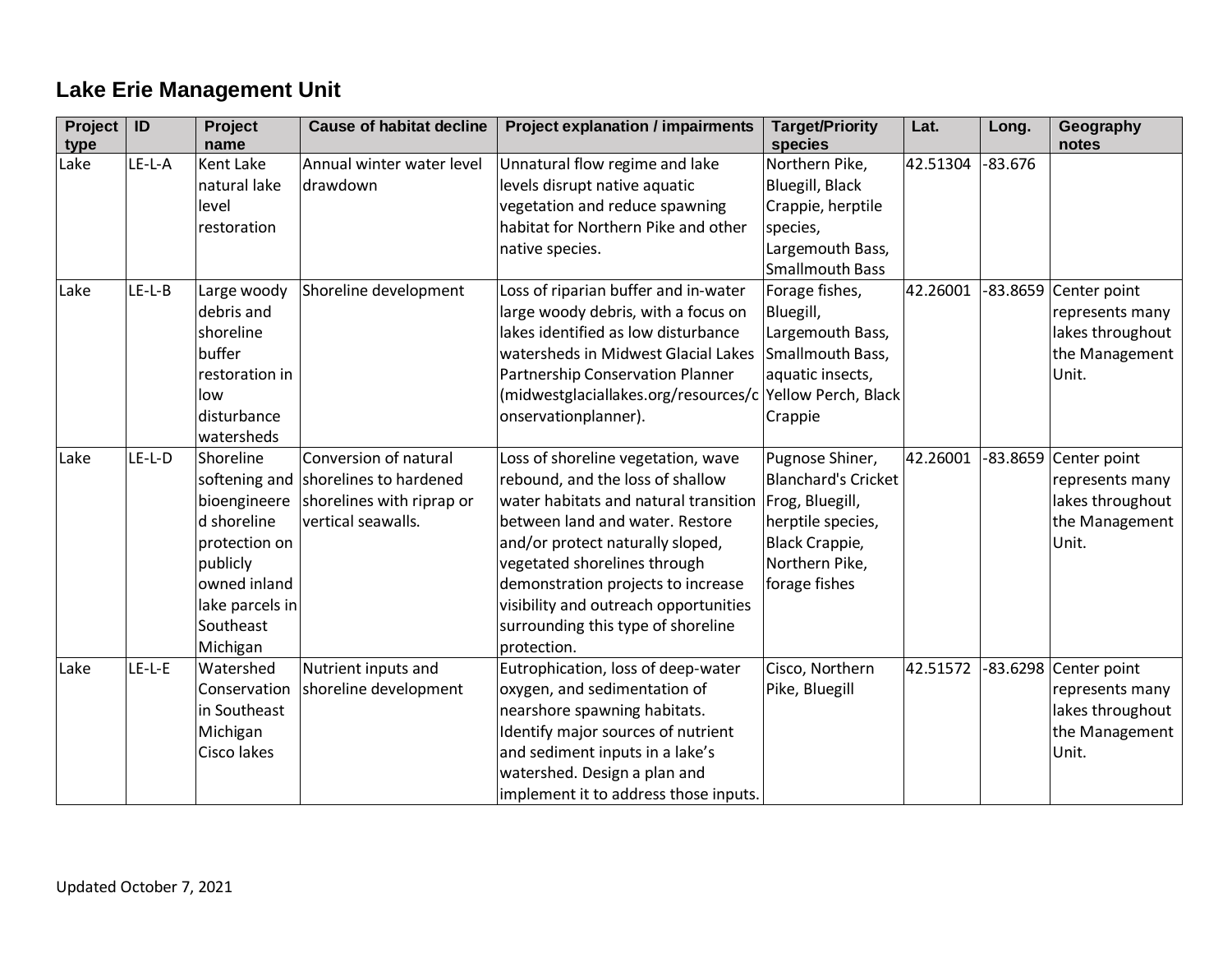# **Lake Erie Management Unit (continued)**

| Project<br>type | ID     | Project<br>name      | <b>Cause of habitat decline</b> | <b>Project explanation / impairments</b> | <b>Target/Priority</b><br>species | Lat.     | Long.      | Geography<br>notes         |
|-----------------|--------|----------------------|---------------------------------|------------------------------------------|-----------------------------------|----------|------------|----------------------------|
| Lake            | LE-L-F | Joslin Lake          | Undeveloped portion of          | Shoreline preservation                   | Blanchard's Cricket 42.42045      |          | $-84.0752$ | Point represents           |
|                 |        | habitat              | shoreline at high risk of       |                                          | Frog, Blanding's                  |          |            | middle of                  |
|                 |        | preservation         | development                     |                                          | Turtle, Yellow                    |          |            | shoreline transect         |
|                 |        |                      |                                 |                                          | Perch, Bluegill                   |          |            |                            |
| Other           | LE-O-A | <b>Black River</b>   | Past agriculture and            | Wetland connection to the river that     | Northern Pike,                    | 42.95987 |            | -82.8965 Reference point   |
|                 |        | and Belle            | drainage practices              | helps filter and slow surface water      | Channel Catfish,                  |          |            | for a larger area          |
|                 |        | River wetland        |                                 | from entering the stream                 | Smallmouth Bass,                  |          |            | in two                     |
|                 |        | restoration          |                                 |                                          | Steelhead, Eastern                |          |            | watersheds; map            |
|                 |        |                      |                                 |                                          | Sand Darter,                      |          |            | of entire area             |
|                 |        |                      |                                 |                                          | mussel spp.                       |          |            | available upon             |
|                 |        |                      |                                 |                                          |                                   |          |            | request                    |
| Stream          | LE-S-A | Habitat              | Channelization, irrigation,     | Identify and increase understanding      | Redside Dace,                     | 42.26001 | 83.8659    | Streams                    |
|                 |        | assessments          | loss of riparian buffers, and   | of key habitats, presence or absence     | Orangethroat                      |          |            | dispersed                  |
|                 |        |                      | for Michigan's fragmentation.   | of focal species, and identify areas     | Darter, Southern                  |          |            | throughout the             |
|                 |        | Wildlife             |                                 | where on the ground conservation         | Redbelly Dace,                    |          |            | Management                 |
|                 |        | <b>Action Plan</b>   |                                 | work would be most effective for         | Silver Shiner,                    |          |            | Unit; this point           |
|                 |        | focal species        |                                 | areas identified as high and             | Rayed Bean                        |          |            | represents the             |
|                 |        | in warmwater         |                                 | moderate conservation priority in        | Mussel, Northern                  |          |            | center.                    |
|                 |        | streams              |                                 | Michigan's Wildlife Action Plan          | <b>Clubshell Mussel</b>           |          |            |                            |
| Stream          | LE-S-B | Improve              | Perched and/or improperly       | Identify road crossings that are         | Smallmouth Bass,                  | 42.39569 |            | -83.6943 Center point of a |
|                 |        | connectivity         | sized culverts.                 | limiting aquatic organism passage        | Logperch, Gizzard                 |          |            | larger site; map of        |
|                 |        | and aquatic          |                                 | and natural flow regimes, and repair     | Shad, White                       |          |            | entire area                |
|                 |        | organism             |                                 | perched culverts and other obstacles     | Sucker, White                     |          |            | available upon             |
|                 |        | passage in           |                                 | to aquatic organism passage.             | Bass, Emerald                     |          |            | request                    |
|                 |        | North Branch         |                                 |                                          | Shiner, Brook                     |          |            |                            |
|                 |        | <b>Clinton River</b> |                                 |                                          | Trout, Darter spp.,               |          |            |                            |
|                 |        | and the              |                                 |                                          | Sucker spp.                       |          |            |                            |
|                 |        | Lower Rouge          |                                 |                                          |                                   |          |            |                            |
|                 |        | River                |                                 |                                          |                                   |          |            |                            |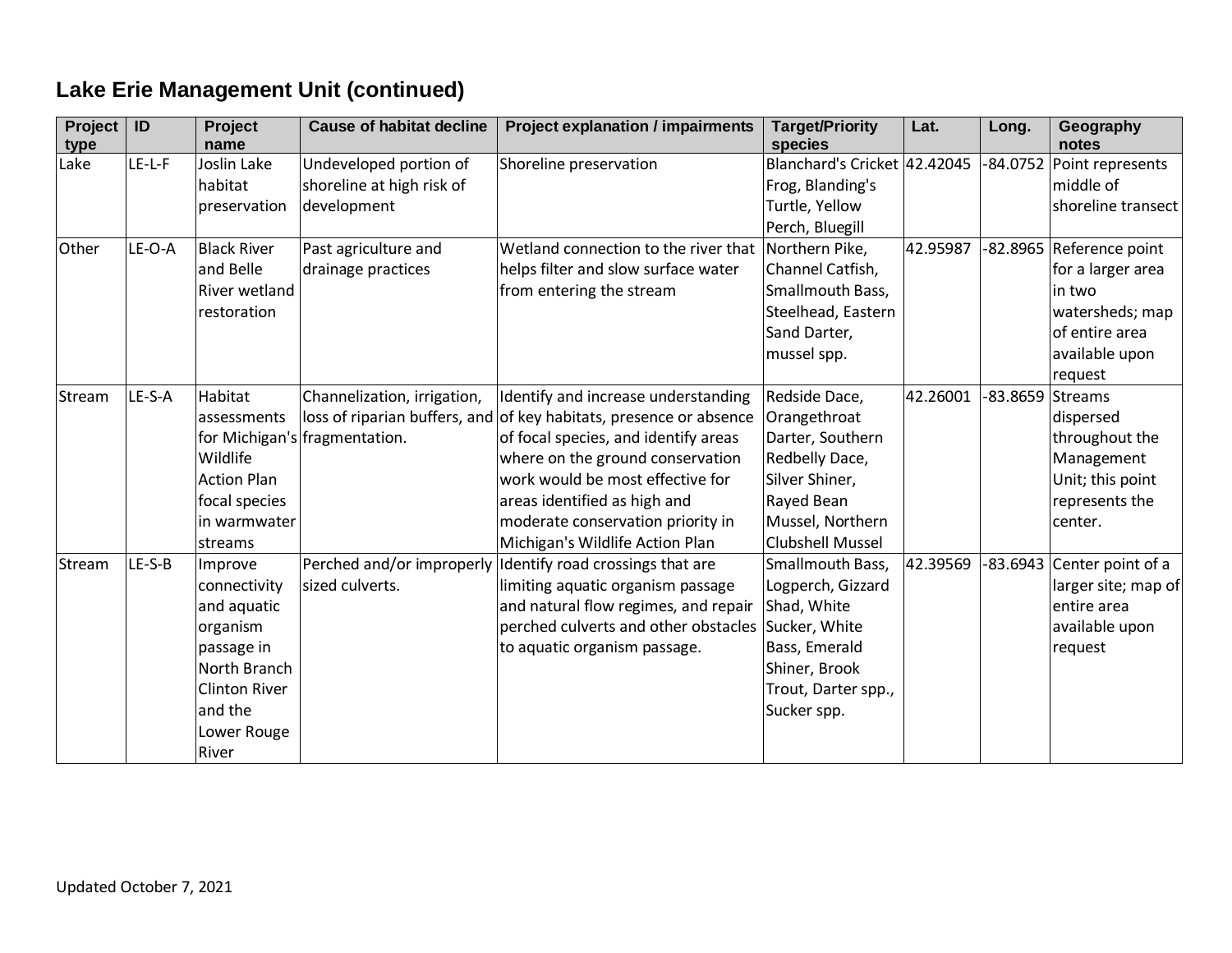| Project<br>type | ID       | Project<br>name                                                                                  | <b>Cause of habitat decline</b>                                                                                               | <b>Project explanation / impairments</b>                                                                                                                                    | <b>Target/Priority</b><br>species                                                                                                                                                                               | Lat.     | Long.      | Geography<br>notes                                                                                                         |
|-----------------|----------|--------------------------------------------------------------------------------------------------|-------------------------------------------------------------------------------------------------------------------------------|-----------------------------------------------------------------------------------------------------------------------------------------------------------------------------|-----------------------------------------------------------------------------------------------------------------------------------------------------------------------------------------------------------------|----------|------------|----------------------------------------------------------------------------------------------------------------------------|
| Stream          | $LE-S-C$ | Redesign and<br>construction<br><b>Trail Bridge</b><br>near Tienken                              | In-stream pilings which<br>allow unnatural buildup of<br>of Paint Creek nuisance log jams.                                    | Rebuild bridge to clear span stream<br>and allow unrestricted flow of stream Bass, Black<br>to reduce erosion and restore<br>aquatic organism passage.                      | Brown Trout, Rock 42.69714<br>Crappie, White<br>Sucker, Mottled<br>Sculpin, forage                                                                                                                              |          | $-83.1493$ |                                                                                                                            |
| Stream          | LE-S-D   | Road<br>Restoring<br>connectivity<br>and aquatic<br>organism<br><b>Huron River</b><br>Watershed  | Dams block fish passage,<br>disrupt flow of sediment<br>and woody habitat, and<br>warm stream<br>passage in the temperatures. | Restore/improve aquatic organism<br>passage and/or natural connectivity<br>at Flat Rock Dam and improve river<br>connectivity and natural flow regime<br>at Peninsular Dam. | fishes<br>Snuffbox mussel,<br>Elktoe mussel,<br>Purple Wartyback<br>mussel, Wavy-<br>rayed Lampmussel,<br>Logperch, Walleye,<br>Smallmouth Bass,<br>Lake Sturgeon,<br>Eastern Sand<br>Darter, Spotted<br>Sucker | 42.2112  | -83.4347   | Center point of<br>the Flat Rock Dam<br>$(42.097289,-$<br>83.295258) and<br>Peninsular Dam<br>$(42.256126,-$<br>83.624146) |
| Stream          | $LE-S-G$ | <b>River Raisin</b><br>Upper<br>Watershed<br><b>Stream</b><br>Restoration<br>and<br>Connectivity | Dams and agricultural<br>runoff                                                                                               | Restore and/or improve aquatic<br>organism passage and natural<br>connectivity at Brooklyn Dam.<br>Restore natural flow regime and<br>improve stream health and function.   | Wavy-Rayed Lamp<br>Mussel and fish<br>host species,<br>Smallmouth Bass,<br>Northern Pike                                                                                                                        | 42.10951 | $-84.2456$ |                                                                                                                            |

# **Lake Erie Management Unit (continued)**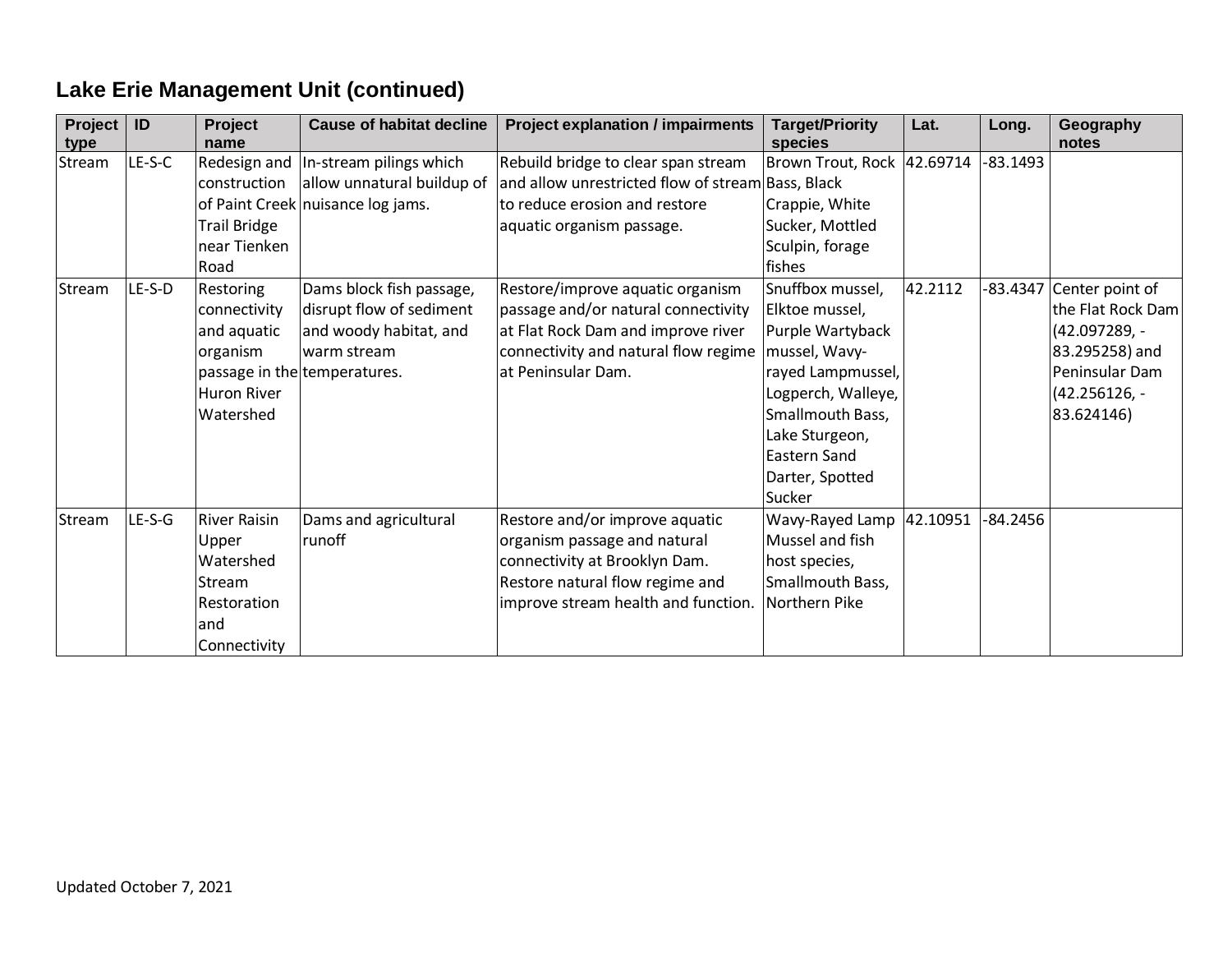# **Lake Superior Management Unit**

| Project<br>type | ID       | Project<br>name                                                     | <b>Cause of habitat decline</b>                                                                                                                                                                                                          | <b>Project explanation / impairments</b>                                                                                                                                                                                                                                                                                          | <b>Target/Priority</b><br>species                                                                  | Lat.     | Long.      | Geography<br>notes                                                                                                            |
|-----------------|----------|---------------------------------------------------------------------|------------------------------------------------------------------------------------------------------------------------------------------------------------------------------------------------------------------------------------------|-----------------------------------------------------------------------------------------------------------------------------------------------------------------------------------------------------------------------------------------------------------------------------------------------------------------------------------|----------------------------------------------------------------------------------------------------|----------|------------|-------------------------------------------------------------------------------------------------------------------------------|
| Lake            | $LS-L-A$ | Aquatic plant<br>status and<br>trend<br>assessment                  | Weed<br>treatments/invasions:<br>Changes in aquatic<br>macrophyte species<br>composition and<br>distribution                                                                                                                             | Document changes in plant<br>communities so that potentially in<br>the future when restoration practices invertebrate<br>are practicable, we will have baseline communities.<br>information on what was in our lakes<br>and can better understand how<br>invasive species and human activities<br>changed the species assemblage. | Native aquatic<br>plant, fish, and                                                                 | 46.60018 | $-85.5791$ | All lakes in the<br>management<br>unit; the point<br>represents the<br>center of those<br>lakes                               |
| Lake            | $LS-L-B$ | <b>AuTrain Lake</b><br>riparian                                     | Shoreline development by<br>riparian owners have<br>improvement decreased the amount of<br>large woody habitat in<br>AuTrain Lake.                                                                                                       | Install large woody debris and<br>nearshore habitat structures (brush<br>shelters/bundles)                                                                                                                                                                                                                                        | All minnow<br>species, Yellow<br>Perch, forage base<br>for Walleye and<br>Northern Pike.           | 46.40476 | $-86.8421$ | Beginning on the<br>northeastern<br>corner of the<br>lake, working<br>counterclockwise<br>to the southern<br>end of the lake. |
| Lake            | $LS-L-C$ | <b>Wild Rice</b><br>awareness for<br>Lac Vieux<br>Desert<br>flowage | Boat activity within the<br>wild rice beds has<br>detrimental results to<br>these plants. Increased<br>outreach and awareness,<br>such as maintaining<br>warning buoys, would<br>potentially reduce<br>disturbance to wild rice<br>beds. | Develop public education materials<br>or program to address degradation<br>of wild rice beds.                                                                                                                                                                                                                                     | Wild rice. Multiple<br>fish species will<br>also benefit from<br>protection of<br>nursery habitat. | 46.14644 | $-89.0828$ |                                                                                                                               |
| Stream          | $LS-S-B$ | Shelldrake<br>Flooding<br>aquatic<br>organism<br>passage            | place since the 1960s,<br>blocking passage to all fish<br>species. The dam acts as a<br>lamprey barrier.<br>Alternatives need to be<br>considered for passing fish<br>here.                                                              | Shelldrake Dam has been in Develop fish passage above the<br>barrier for species including<br>Steelhead, sucker spp., and other<br>migratory species.                                                                                                                                                                             | Steelhead, sucker<br>spp., and other<br>migratory fish<br>species.                                 | 46.36102 | $-85.1298$ |                                                                                                                               |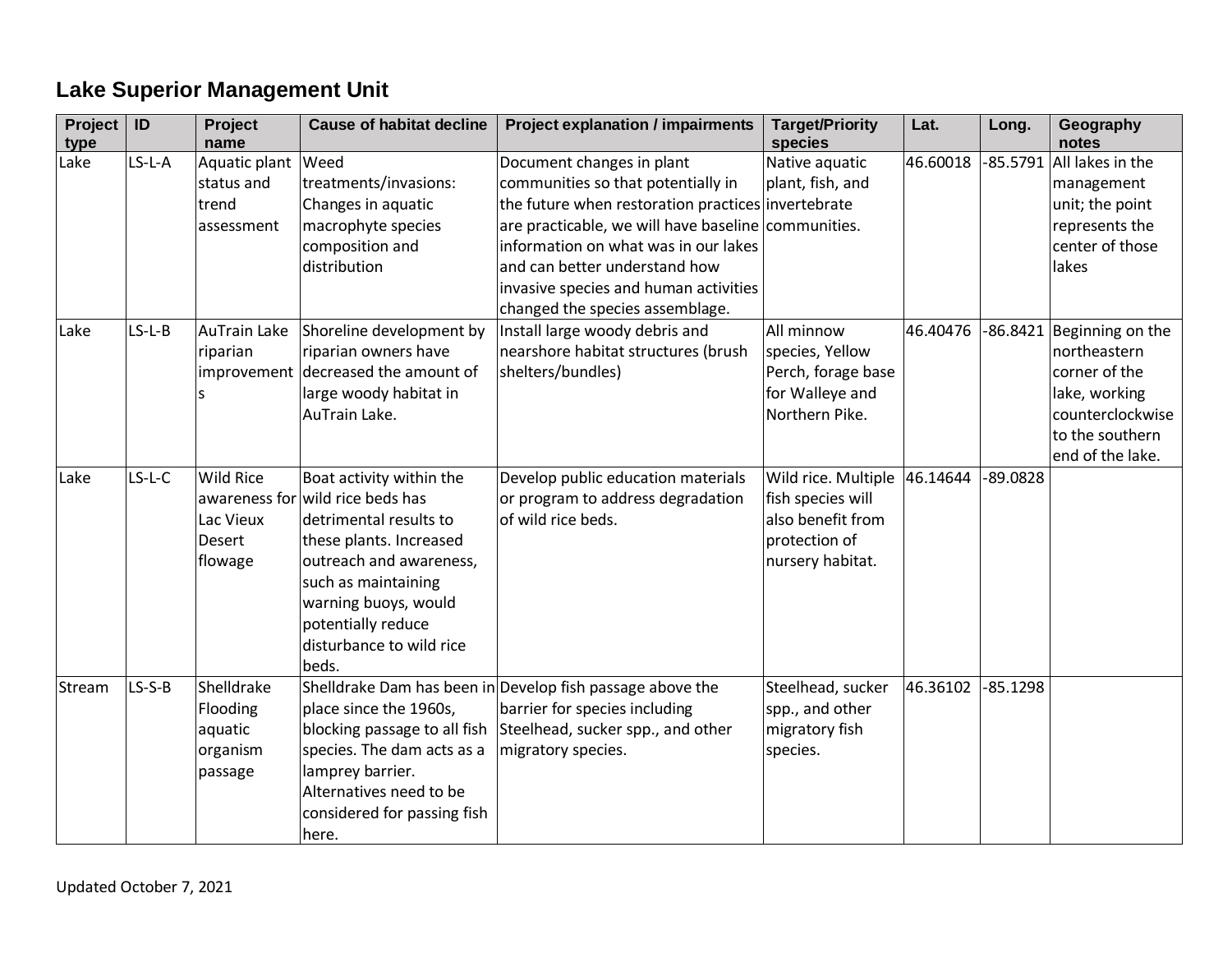| Project<br>type | ID       | Project<br>name                                          | <b>Cause of habitat decline</b>                                                                                                                                                                                       | <b>Project explanation / impairments</b>                                                                                                               | <b>Target/Priority</b><br>species                                                              | Lat.     | Long.      | Geography<br>notes                                                                                                                                                                                       |
|-----------------|----------|----------------------------------------------------------|-----------------------------------------------------------------------------------------------------------------------------------------------------------------------------------------------------------------------|--------------------------------------------------------------------------------------------------------------------------------------------------------|------------------------------------------------------------------------------------------------|----------|------------|----------------------------------------------------------------------------------------------------------------------------------------------------------------------------------------------------------|
| Stream          | $LS-S-C$ | Sucker River-<br>Road stream<br>crossings and<br>habitat | Historical logging practices<br>combined with poorly<br>organized instream habitat is incised.<br>improvements (40 years<br>ago) have accelerated the<br>natural downstream<br>migration of the Sucker<br>River.      | Sedimentation, material movement,<br>and floodplain connectivity. Channel                                                                              | Steelhead,<br>Longnose Sucker,<br>Common Sucker,<br>Brook Trout, Coho<br>Salmon                | 46.61245 | -85.8945   | Center point of<br>three crossings:<br>H-58 crossing<br>(46.662320, -<br>85.869225),<br><b>Harvey Creek</b><br>crossing<br>(46.580488, -<br>85.886598),<br>Klondike Creek<br>(46.594537, -<br>85.927750) |
| Stream          | $LS-S-D$ | Paulding<br>Pond Dam<br>removal                          | Aged, sediment filled dam<br>coldwater trout stream.                                                                                                                                                                  | Remove dam to improve water<br>located on headwaters of a quality, aquatic organism passage,<br>sediment and wood transport, and<br>connectivity.      | Coldwater stream<br>species such as<br>Brook Trout, dace<br>spp., darter spp.,<br>sculpin spp. | 46.38545 | $-89.1743$ |                                                                                                                                                                                                          |
| Stream          | LS-S-E   | Waishka<br>River-road<br>stream<br>crossings             | Land use practices<br>combined with poor<br>placement of road stream<br>crossings. Road stream<br>crossings need to be<br>updated and brought to<br>meet standard bankfull<br>dimensions in this flashy<br>watershed. | Replace road-stream crossings to<br>reduce sedimentation and improve<br>sediment and wood transport,<br>floodplain connectivity, and water<br>quality. | All (see Waishka<br><b>River Plan)</b>                                                         | 46.37004 | $-84.543$  | Center point of a<br>set of sites in the<br>draft Waishka<br><b>River Watershed</b><br>Management<br>Plan inventory                                                                                      |

# **Lake Superior Management Unit (continued)**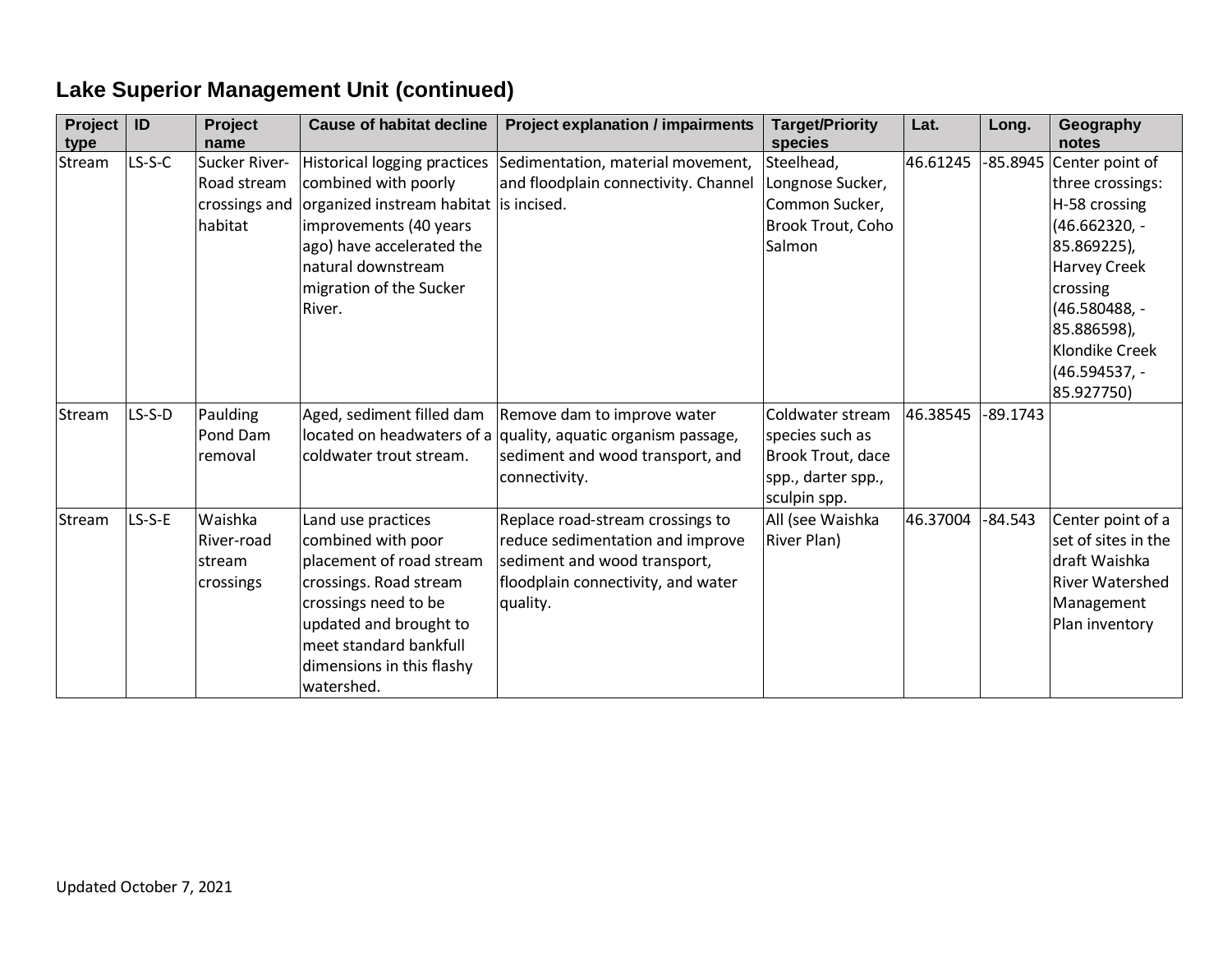# **Lake Superior Management Unit (continued)**

| Project  <br>type | ID     | <b>Project</b><br>name | <b>Cause of habitat decline</b>                | <b>Project explanation / impairments</b>                                       | <b>Target/Priority</b><br>species | Lat.     | Long.    | Geography<br>notes |
|-------------------|--------|------------------------|------------------------------------------------|--------------------------------------------------------------------------------|-----------------------------------|----------|----------|--------------------|
| Stream            | LS-S-F | Cedar Creek            | Undersized, perched and                        | Material movement and fish passage Brook Trout and                             |                                   | 46.45628 | -87.3569 |                    |
|                   |        | Road Stream            |                                                | buried culvert. Structure at barrier caused by perched culverts at minnow spp. |                                   |          |          |                    |
|                   |        | Crossing               | Cherry Creek Road (also                        | Cherry Creek Road. If crossing is                                              |                                   |          |          |                    |
|                   |        |                        |                                                | known as County Road BA) corrected, this would reconnect 5.39                  |                                   |          |          |                    |
|                   |        |                        | is twin 4-ft diameter pipes.   miles upstream. |                                                                                |                                   |          |          |                    |
|                   |        |                        | Stream is estimated at 20 ft                   |                                                                                |                                   |          |          |                    |
|                   |        |                        | bankfull width channel and                     |                                                                                |                                   |          |          |                    |
|                   |        |                        | crossing is set at the                         |                                                                                |                                   |          |          |                    |
|                   |        |                        | incorrect elevation.                           |                                                                                |                                   |          |          |                    |
|                   |        |                        | Crossing has significant                       |                                                                                |                                   |          |          |                    |
|                   |        |                        | impacts to the stream                          |                                                                                |                                   |          |          |                    |
|                   |        |                        | geomorphology.                                 |                                                                                |                                   |          |          |                    |

#### **Northern Lake Huron Management Unit**

| <b>Project</b><br>type | ID      | <b>Project</b><br>name | <b>Cause of habitat decline</b>        | <b>Project explanation / impairments</b>                 | <b>Target/Priority</b><br>species | Lat.     | Long.     | Geography<br>notes    |
|------------------------|---------|------------------------|----------------------------------------|----------------------------------------------------------|-----------------------------------|----------|-----------|-----------------------|
| Lake                   | NLH-L-A | Aquatic plant          | Aquatic plant treatments               | Document changes in plant                                | Aquatic plant                     | 45.46995 |           | -84.1804 Center point |
|                        |         | status and             | and invasions have                     | communities so that potentially in                       | community, and by                 |          |           | represents many       |
|                        |         | trend                  | changed aquatic                        | the future when restoration practices extension all lake |                                   |          |           | lakes throughout      |
|                        |         | assessment             | macrophyte species                     | are practicable, we will have baseline fishes            |                                   |          |           | the Management        |
|                        |         |                        | composition and                        | information on what was in our lakes                     |                                   |          |           | Unit.                 |
|                        |         |                        | distribution                           | and can better understand how                            |                                   |          |           |                       |
|                        |         |                        |                                        | invasive species and human activities                    |                                   |          |           |                       |
|                        |         |                        |                                        | changed the species assemblage.                          |                                   |          |           |                       |
| Lake                   | NLH-L-B |                        | Reconnecting Filling of former         | Habitat diversity was reduced when                       | Reconnecting                      | 45.0016  | $-84.635$ |                       |
|                        |         |                        | Dixon Lake to connection of lake to an | former shallow, nursery areas were                       | potential                         |          |           |                       |
|                        |         | historic               | associated wetland.                    | permanently segregated from the                          | productive nursery                |          |           |                       |
|                        |         | wetlands               |                                        | lake proper by filling of the wetland                    | habitat to lake                   |          |           |                       |
|                        |         |                        |                                        | connection.                                              | proper to benefit                 |          |           |                       |
|                        |         |                        |                                        |                                                          | marsh-spawning                    |          |           |                       |
|                        |         |                        |                                        |                                                          | fishes and all fish               |          |           |                       |
|                        |         |                        |                                        |                                                          | species.                          |          |           |                       |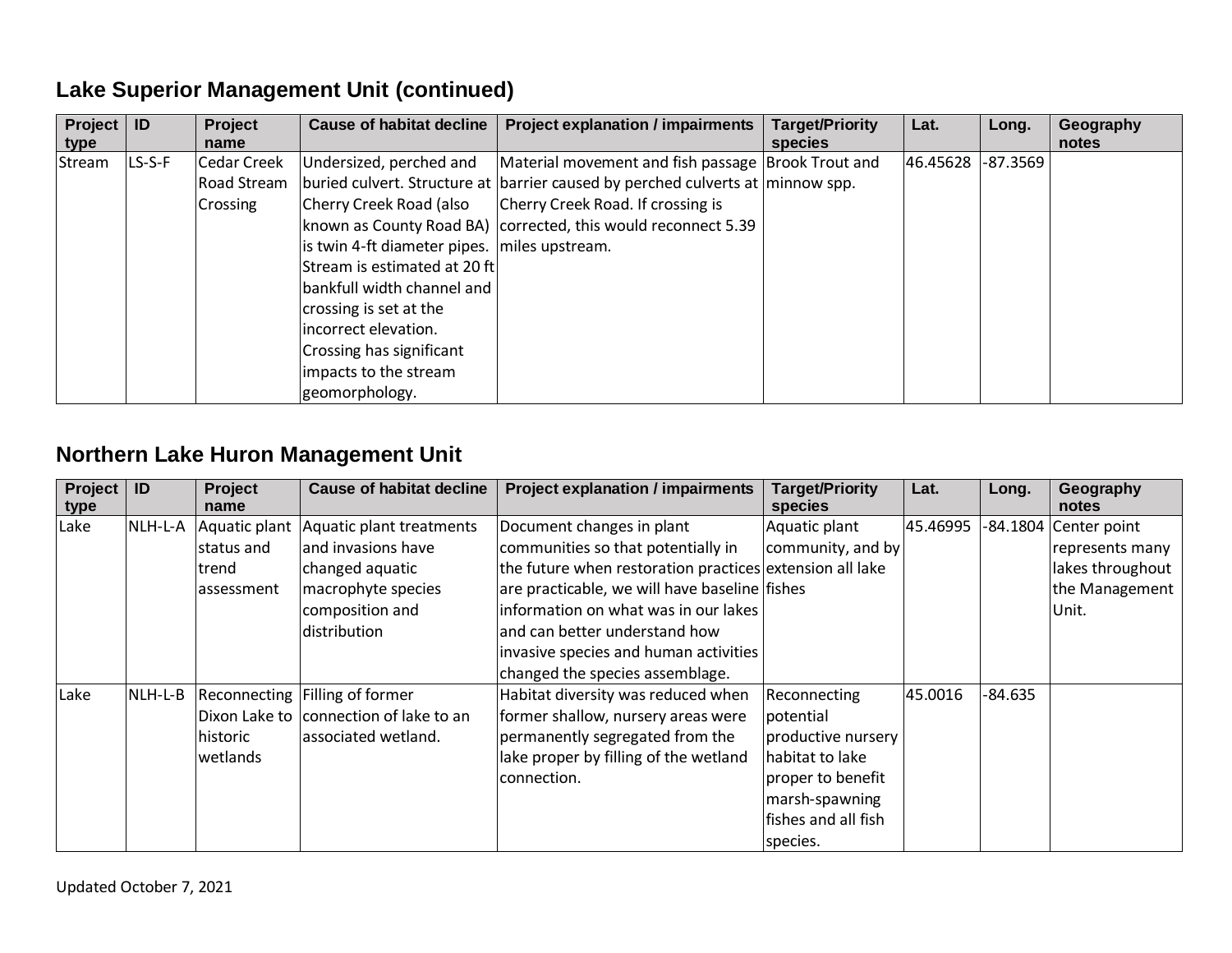| Project<br>type | ID      | Project<br>name                                                                       | <b>Cause of habitat decline</b>                                                                                                                                                                                                                                                | <b>Project explanation / impairments</b>                                                                                                                            | <b>Target/Priority</b><br>species                                                                                                        | Lat.     | Long.      | Geography<br>notes |
|-----------------|---------|---------------------------------------------------------------------------------------|--------------------------------------------------------------------------------------------------------------------------------------------------------------------------------------------------------------------------------------------------------------------------------|---------------------------------------------------------------------------------------------------------------------------------------------------------------------|------------------------------------------------------------------------------------------------------------------------------------------|----------|------------|--------------------|
| Lake            | NLH-L-C | Reconnecting<br>Otsego Lake<br>to historic<br>wetlands                                | Filling of former<br>connection of lake to an<br>associated wetland.                                                                                                                                                                                                           | Habitat diversity was reduced when<br>former shallow, nursery areas were<br>permanently segregated from the<br>lake proper by filling of the wetland<br>connection. | Northern Pike<br>spawning habitat<br>(and other marsh<br>spawners)<br>reconnecting<br>potential<br>productive nursery<br>habitat to lake | 44.92041 | $-84.7013$ |                    |
|                 |         |                                                                                       |                                                                                                                                                                                                                                                                                |                                                                                                                                                                     | proper to benefit<br>all fish species.                                                                                                   |          |            |                    |
| Lake            | NLH-L-D | Tomahawk<br>Creek<br>Flooding<br>Dam, levee,<br>and riser<br>structure<br>restoration | <b>Fisheries Division-owned</b><br>dam and infrastructure is<br>reaching the end of its life<br>at this moderate sized<br>impoundment and has<br>been suggested for<br>renovation or removal.<br>Preference is to renovate<br>dam to retain popular<br>fishery and campground. | Complete dam renovation                                                                                                                                             | Largemouth Bass,<br>Smallmouth Bass,<br>Bluegill, Crappie,<br>Pumpkinseed<br>Sunfish, Yellow<br>Perch                                    | 45.21855 | $-84.1802$ |                    |
| Lake            | NLH-L-F | renovation                                                                            | Cornwall Dam Fisheries owned dam are<br>reaching end of viable life<br>and is in need of repair.                                                                                                                                                                               | Complete dam renovation would<br>allow the abundant recreational<br>opportunities this impoundment<br>provides to continue well into the<br>future.                 | Bluegill,<br>Largemouth Bass                                                                                                             | 45.22617 | $-84.4161$ |                    |

# **Northern Lake Huron Management Unit (continued)**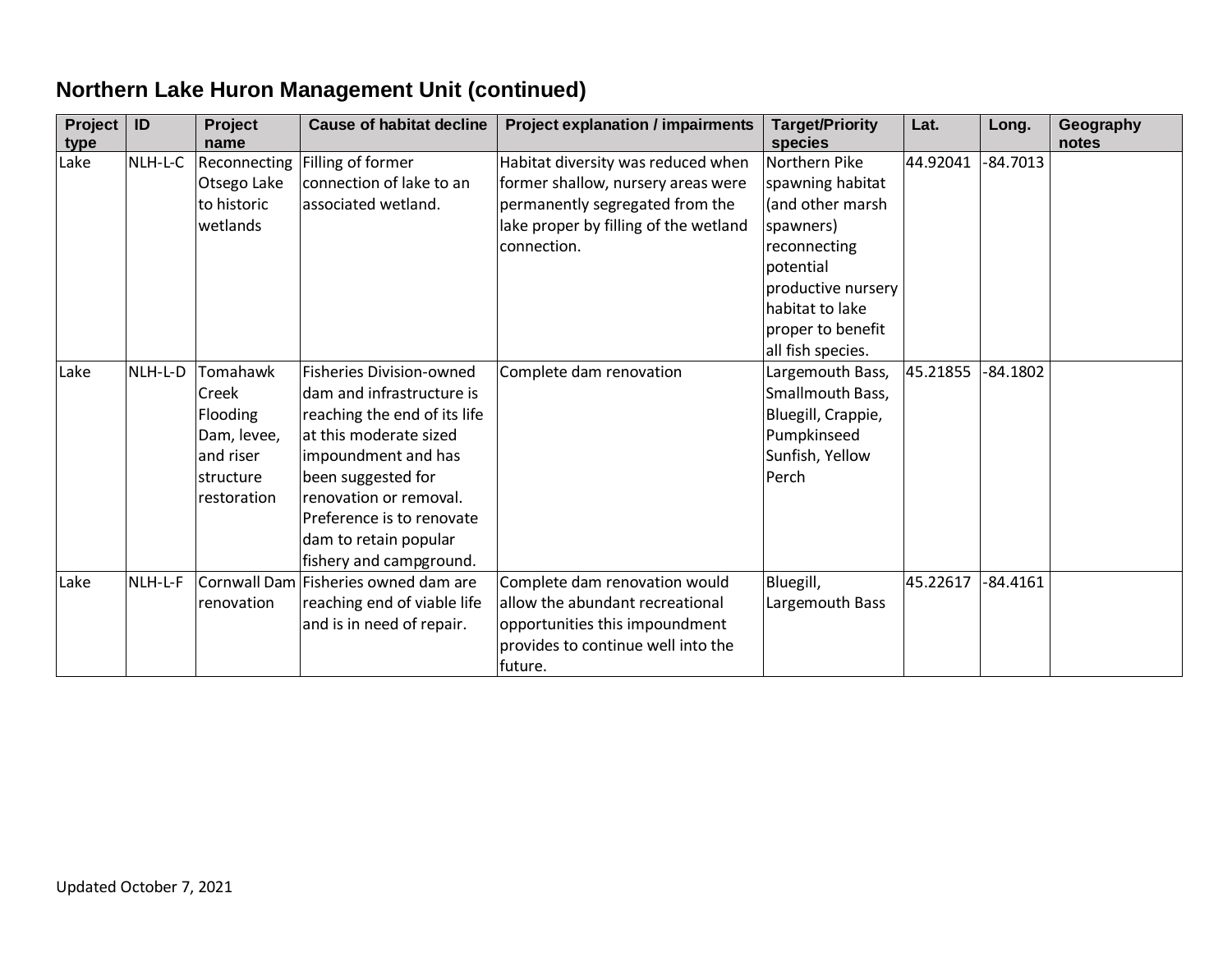# **Northern Lake Huron Management Unit (continued)**

| Project<br>type | ID      | Project<br>name                                           | <b>Cause of habitat decline</b>                                                                                                                                                                                                                                                                                                | <b>Project explanation / impairments</b>                                                                                                                                                                                                                  | <b>Target/Priority</b><br>species         | Lat.     | Long.      | Geography<br>notes                                                                                                        |
|-----------------|---------|-----------------------------------------------------------|--------------------------------------------------------------------------------------------------------------------------------------------------------------------------------------------------------------------------------------------------------------------------------------------------------------------------------|-----------------------------------------------------------------------------------------------------------------------------------------------------------------------------------------------------------------------------------------------------------|-------------------------------------------|----------|------------|---------------------------------------------------------------------------------------------------------------------------|
| Stream          | NLH-S-A | Mio Dam<br>improvement<br>s-Au Sable<br>River             | The dam continues to<br>hinder aquatic organism<br>passage and prevents<br>connection of high-quality<br>water up and downstream.<br>The dam also creates an<br>impoundment which<br>warms up the river<br>considerably below Mio<br>and does not allow the<br>trout population and<br>fishery to reach its full<br>potential. | Work with Consumers Energy to<br>pursue dam removal options, aquatic Rainbow Trout<br>organism passage options, or<br>additional options for coolwater<br>releases.                                                                                       | Brown Trout,                              | 44.66101 | $-84.1322$ |                                                                                                                           |
| Stream          | NLH-S-B | Grayling<br>Hatchery<br>restoration<br>and dam<br>removal | The East Branch of the Au<br>Sable River has been highly<br>impacted at this site by the<br>long-term presence of a<br>fish hatchery with an<br>associated water control<br>structure that impairs<br>aquatic organism passage.                                                                                                | Complete removal of the barrier and<br>restoration of the altered stream<br>channel at this publicly accessible<br>location can serve as an educational<br>tool for stream restoration in<br>addition to the tangible benefits to<br>the Au Sable system. | Brown Trout,<br><b>Brook Trout</b>        | 44.67034 | $-84.7054$ |                                                                                                                           |
| Stream          | NLH-S-C | Kleber Dam<br>and Tower<br>Dam<br>removals                | Critical aquatic organism<br>passage (Lake Sturgeon,<br>Walleye) and sediment<br>movement on the Black<br>River remains hindered by<br>these structures.                                                                                                                                                                       | Work with Tower Kleber Limited<br>Partnership to pursue dam removal,<br>as justified in the Black Lake<br>Sturgeon Management Plan.                                                                                                                       | Lake Sturgeon,<br>Walleye, Sucker<br>spp. | 45.37702 |            | -84.3145 Center point of<br>the Tower Dam<br>(45.362437, -<br>84.295853) and<br>Kleber Dam<br>(45.391608, -<br>84.333055) |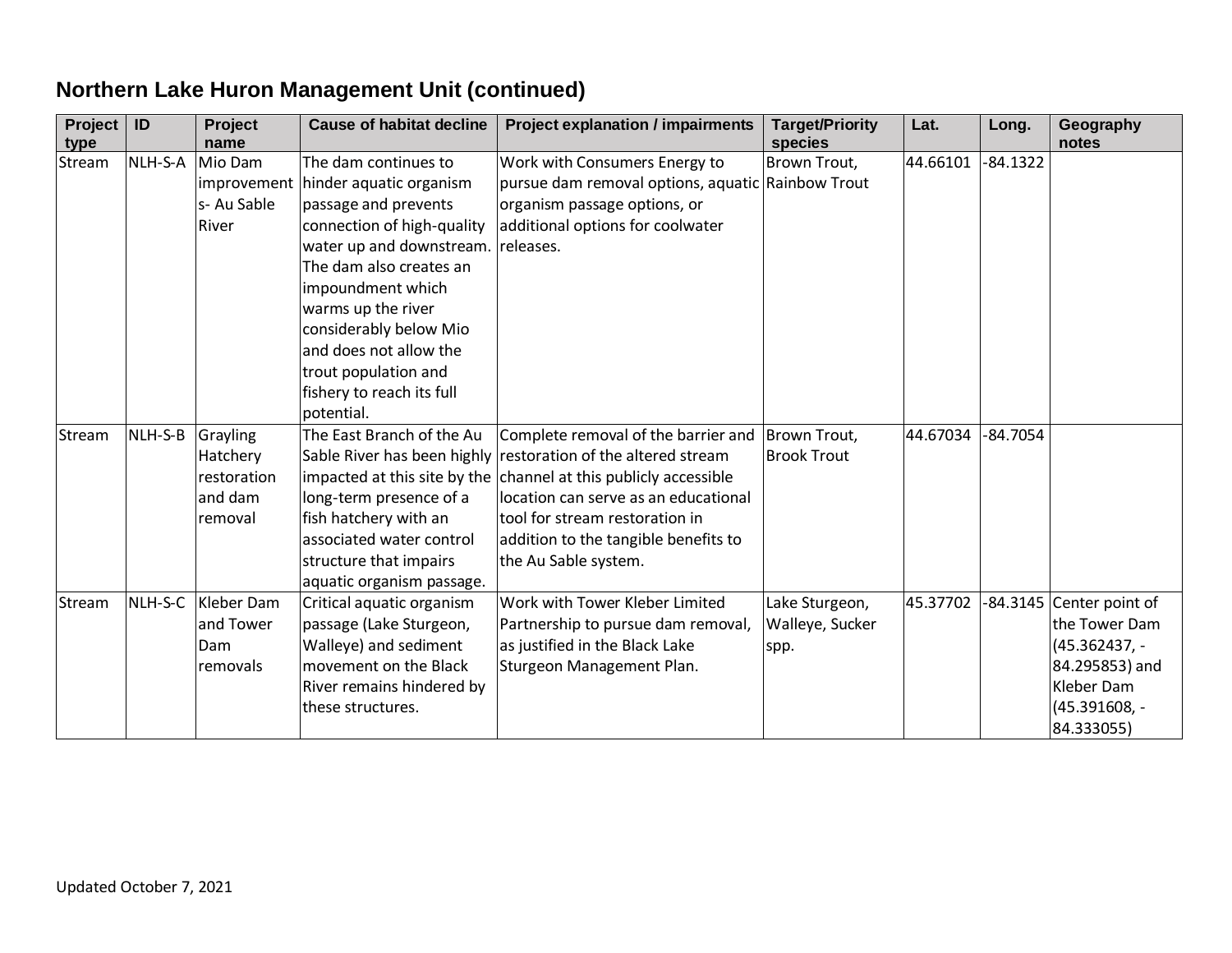| Project<br>type | ID      | Project<br>name                                                                         | <b>Cause of habitat decline</b>                                                                                                                                                                                                                                                                                            | <b>Project explanation / impairments</b>                                                                                                                                                                                                                                                                                      | <b>Target/Priority</b><br>species             | Lat.     | Long.      | Geography<br>notes          |
|-----------------|---------|-----------------------------------------------------------------------------------------|----------------------------------------------------------------------------------------------------------------------------------------------------------------------------------------------------------------------------------------------------------------------------------------------------------------------------|-------------------------------------------------------------------------------------------------------------------------------------------------------------------------------------------------------------------------------------------------------------------------------------------------------------------------------|-----------------------------------------------|----------|------------|-----------------------------|
| Stream          | NLH-S-F | of sediment<br>rating curve<br>for northern<br>Michigan<br>groundwater-<br>fed streams. | Development Excessive sand in northern<br>Michigan trout streams.                                                                                                                                                                                                                                                          | To properly prioritize stream habitat<br>projects that are intended to<br>improve trout populations in<br>northern Michigan streams by<br>attempting to address excess in-<br>stream sediment transport and<br>deposition, it is advisable to better<br>understand the current sediment<br>budgets of these streams and the   | Brook Trout,<br>Brown Trout,<br>Rainbow Trout | 44.92    | -84.09     | Northern Lower<br>Peninsula |
| Stream          | NLH-S-G | Twin Bridge                                                                             | This road crossing<br>replacement, the North Branch. It has<br>Au Sable River apart, that are also<br>perched. Its influence on<br>the stream above and<br>below the crossing is<br>evident. With all the work<br>done in the watershed, this<br>is one of the remaining<br>problems that sticks out<br>like a sore thumb. | factors that govern them.<br>Replacing the crossing with a<br>road crossing continues to be an issue for correctly sized and located opening<br>will allow the stream to function in a<br>North Branch two culverts, spaced widely more natural manner, helping to<br>address the accumulation of sand<br>above the crossing. | Brook Trout,<br><b>Brown Trout</b>            | 44.82757 | $-84.4905$ |                             |

# **Northern Lake Huron Management Unit (continued)**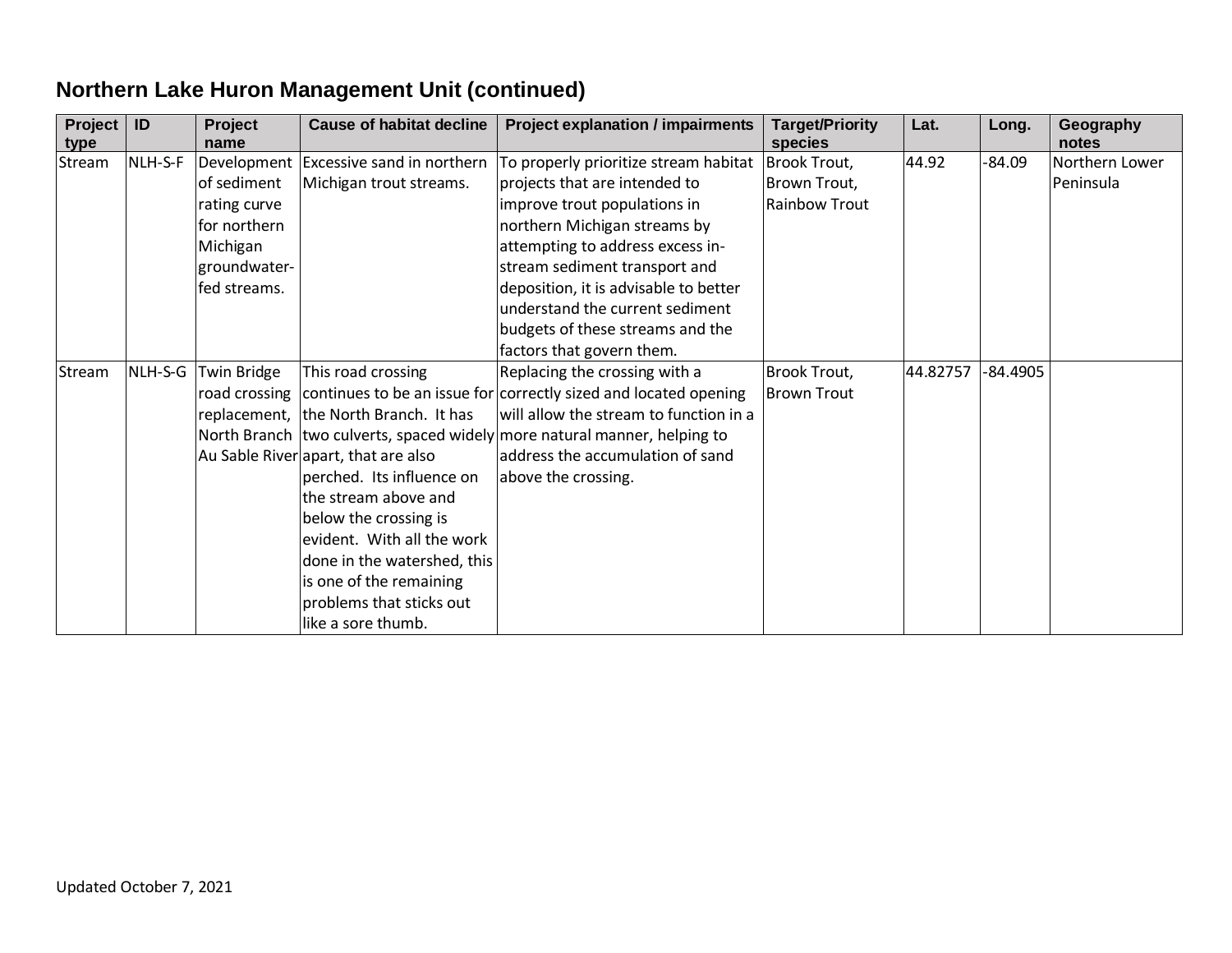# **Northern Lake Michigan Management Unit**

| Project<br>type | ID            | Project<br>name                                                                                                | <b>Cause of habitat decline</b>                                                        | <b>Project explanation / impairments</b>                                                                                                                                                                                                                                                                                              | <b>Target/Priority</b><br>species                     | Lat.     | Long.      | Geography<br>notes |
|-----------------|---------------|----------------------------------------------------------------------------------------------------------------|----------------------------------------------------------------------------------------|---------------------------------------------------------------------------------------------------------------------------------------------------------------------------------------------------------------------------------------------------------------------------------------------------------------------------------------|-------------------------------------------------------|----------|------------|--------------------|
| Lake            | $NLM-L-A$     | <b>Big</b><br>Manistique<br>Lake<br>watershed<br>conservation<br>and<br>shoreline/<br>littoral<br>conservation | increased nutrient inputs                                                              | Shoreline development and This lake supports a Cisco population. Cisco, Walleye,<br>It currently has low levels of<br>from residential properties. watershed disturbance and medium<br>levels of shoreline disturbance.<br>Projects should seek to decrease<br>nutrients from shoreline sources and<br>protect the healthy watershed. | Northern Pike,<br>Smallmouth Bass                     | 46.238   | $-85.767$  |                    |
| Lake            | NLM-L-B North | Manistique<br>Lake<br>watershed<br>conservation<br>and<br>shoreline/<br>littoral<br>conservation               | increased nutrient inputs<br>from residential properties.                              | Shoreline development and This lake supports a Cisco population. Cisco, Walleye<br>It currently has low levels of<br>watershed disturbance and medium<br>levels of shoreline disturbance.<br>Projects should seek to decrease<br>nutrients from shoreline sources and<br>protect the healthy watershed.                               |                                                       | 46.279   | $-85.743$  |                    |
| Lake            | NLM-L-C       | South<br>Manistique<br>Lake<br>watershed<br>conservation<br>and<br>shoreline/<br>littoral<br>conservation      | increased nutrient inputs                                                              | Shoreline development and This lake supports a Cisco population. Cisco, Walleye,<br>It currently has low levels of<br>from residential properties. watershed disturbance and medium<br>levels of shoreline disturbance.<br>Projects should seek to decrease<br>nutrients from shoreline sources and<br>protect the healthy watershed. | Northern Pike,<br>Smallmouth Bass,<br>Largemouth Bass | 46.178   | $-85.757$  |                    |
| Stream          |               | NLM-S-D  Iron River<br>habitat<br>enhancement                                                                  | Impacts from historic<br>mining and logging<br>practices and runoff from<br>ORV trail. | Add habitat to address lack of<br>instream wood, riffles, pools, and<br>minimal riparian buffer areas.                                                                                                                                                                                                                                | <b>Brook Trout</b>                                    | 46.09588 | $-88.6502$ |                    |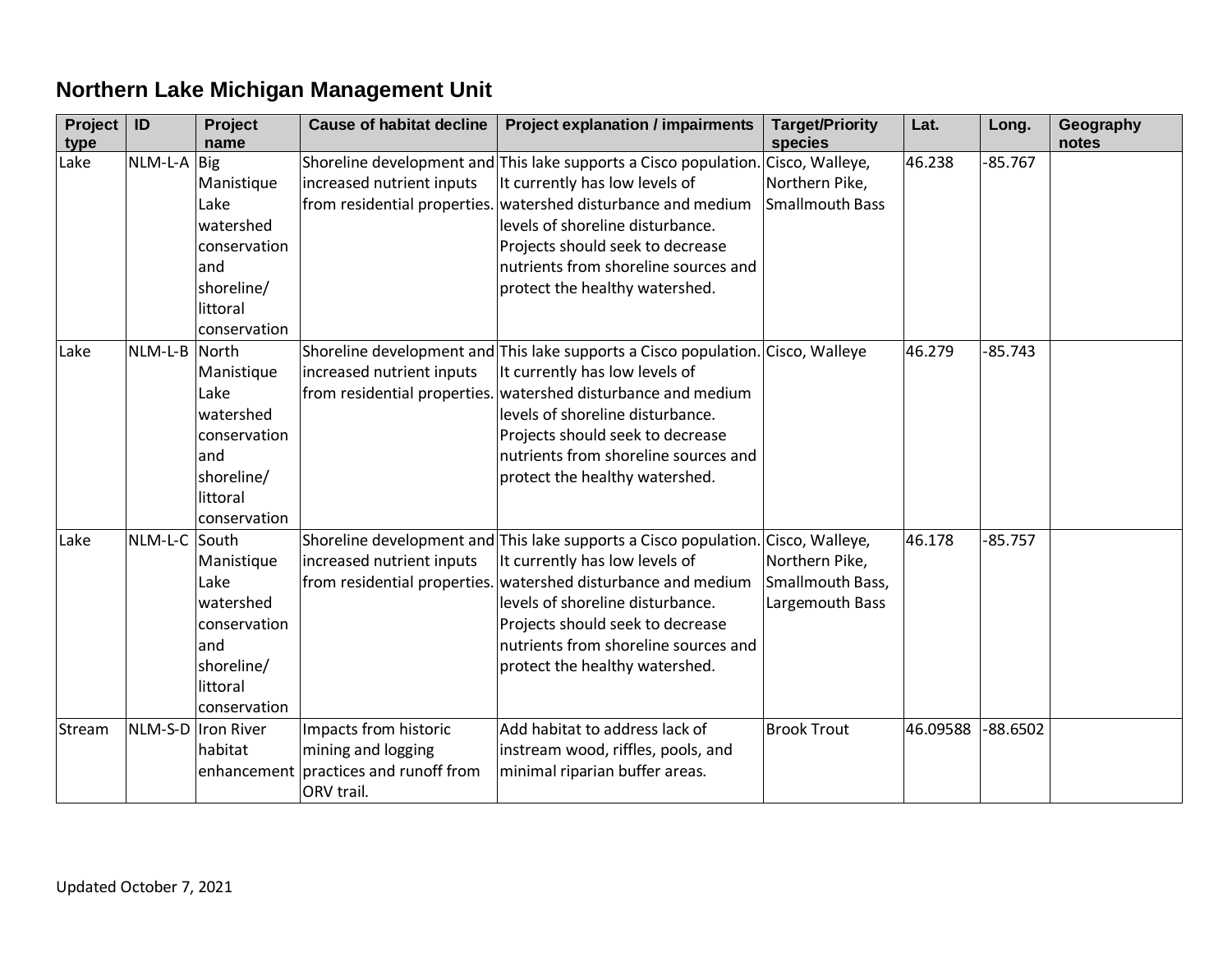#### **Northern Lake Michigan Management Unit (continued)**

| Project<br>type | ID                 | <b>Project</b><br>name | Cause of habitat decline              | <b>Project explanation / impairments</b> | <b>Target/Priority</b><br>species | Lat.    | Long.      | Geography<br>notes |
|-----------------|--------------------|------------------------|---------------------------------------|------------------------------------------|-----------------------------------|---------|------------|--------------------|
| Stream          |                    | NLM-S-E Cooks Run      | Abandoned hatchery                    | Remove the hatchery raceways,            | <b>Brook Trout</b>                | 46.1559 | -88.8925   |                    |
|                 |                    | Trout                  | infrastructure located on a           | reconstruct the stream reach to          |                                   |         |            |                    |
|                 |                    | Hatchery               | trout stream is causing               | more natural conditions and enhance      |                                   |         |            |                    |
|                 |                    | Infrastructure         | sedimentation and                     | trout overall habitat.                   |                                   |         |            |                    |
|                 |                    | <b>Removal</b>         | increased plant growth at             |                                          |                                   |         |            |                    |
|                 |                    |                        | the site and downstream.              |                                          |                                   |         |            |                    |
| Stream          | NLM-S-F            | Stanley Lake           | Dam blocks fish passage,              | Remove the dam and restore the           | <b>Brook Trout</b>                | 46.4853 | -86.1486   |                    |
|                 |                    |                        | Dam Removal disrupts flow of sediment | stream in the former impoundment.        |                                   |         |            |                    |
|                 |                    | Little Fox             | and woody habitat, and                |                                          |                                   |         |            |                    |
|                 |                    | River)                 | warms stream                          |                                          |                                   |         |            |                    |
|                 |                    |                        | temperatures.                         |                                          |                                   |         |            |                    |
| Stream          | NLM-S-G Little Fox |                        | Off road vehicles fording             | Restoration of the stream and            | <b>Brook Trout</b>                | 46.4853 | $-86.1486$ |                    |
|                 |                    | River Off              | stream and associated                 | installation of a bridge to provide off  |                                   |         |            |                    |
|                 |                    | <b>Road Vehicle</b>    | erosion of streambanks.               | road vehicle passage without             |                                   |         |            |                    |
|                 |                    | <b>Crossing</b>        |                                       | disturbing the stream.                   |                                   |         |            |                    |

#### **Southern Lake Huron Management Unit**

| Project   ID<br>type |          | <b>Project</b><br>name | <b>Cause of habitat decline</b>                         | <b>Project explanation / impairments</b>               | <b>Target/Priority</b><br>species | Lat.     | Long.   | Geography<br>notes |
|----------------------|----------|------------------------|---------------------------------------------------------|--------------------------------------------------------|-----------------------------------|----------|---------|--------------------|
| Lake                 | ISLH-L-C |                        | Sage Lake Fish Development, vegetation                  | Shoreline softening, littoral plantings, Yellow Perch, |                                   | 44.35116 | -83.951 |                    |
|                      |          | Habitat                | removal, and lack of woody and fish habitat structures. |                                                        | Walleye, Bluegill,                |          |         |                    |
|                      |          |                        | habitat                                                 |                                                        | Pumpkinseed                       |          |         |                    |
|                      |          |                        |                                                         |                                                        | Sunfish, Black                    |          |         |                    |
|                      |          |                        |                                                         |                                                        | Crappie,                          |          |         |                    |
|                      |          |                        |                                                         |                                                        | Largemouth Bass,                  |          |         |                    |
|                      |          |                        |                                                         |                                                        | Smallmouth Bass,                  |          |         |                    |
|                      |          |                        |                                                         |                                                        | Northern Pike,                    |          |         |                    |
|                      |          |                        |                                                         |                                                        | <b>Rock Bass</b>                  |          |         |                    |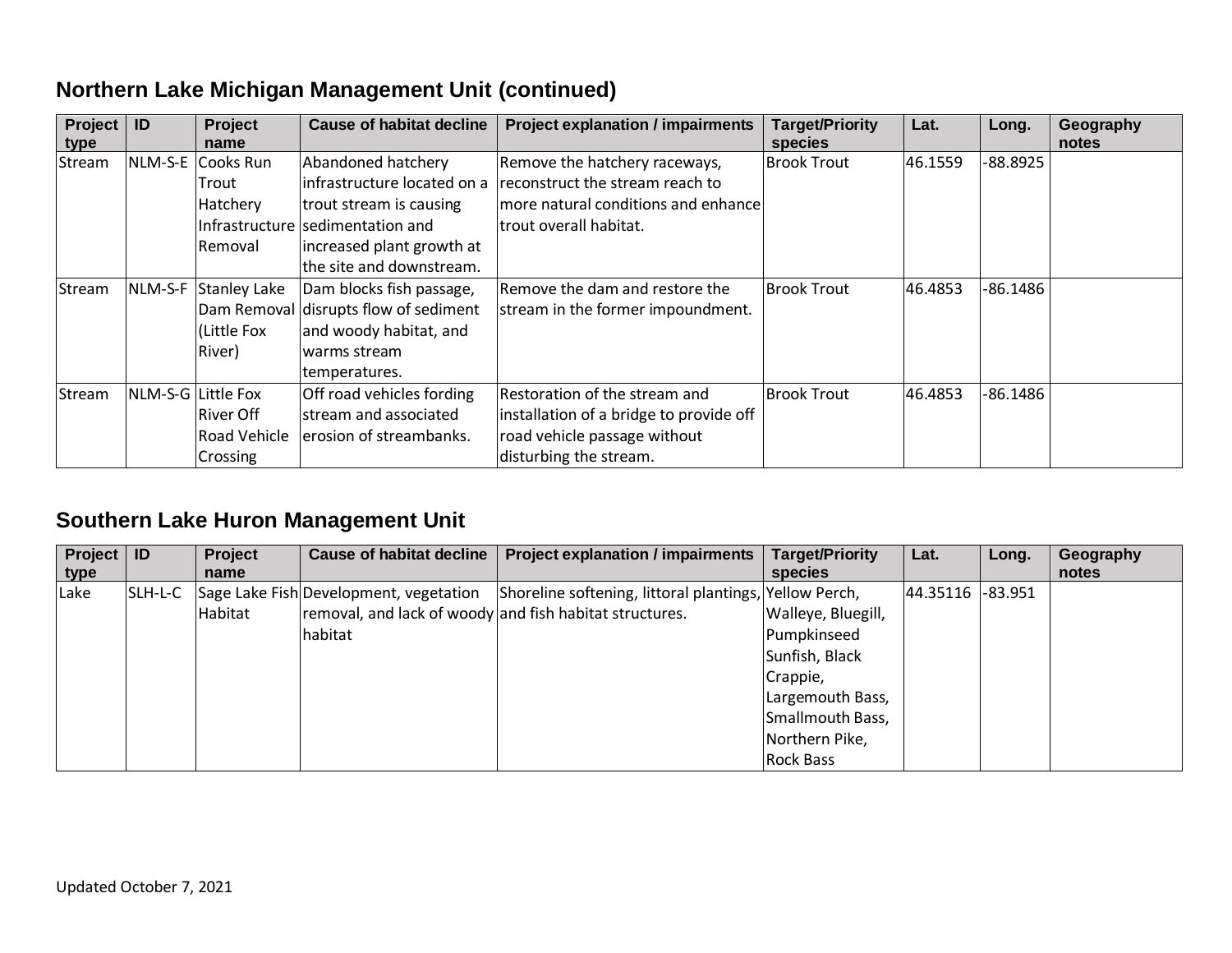# **Southern Lake Huron Management Unit (continued)**

| Project<br>type | ID      | Project<br>name                                                  | <b>Cause of habitat decline</b>                                                                                                                                                                                       | <b>Project explanation / impairments</b>                                                             | <b>Target/Priority</b><br>species                                                                                                                                | Lat.     | Long.      | Geography<br>notes                                                                         |
|-----------------|---------|------------------------------------------------------------------|-----------------------------------------------------------------------------------------------------------------------------------------------------------------------------------------------------------------------|------------------------------------------------------------------------------------------------------|------------------------------------------------------------------------------------------------------------------------------------------------------------------|----------|------------|--------------------------------------------------------------------------------------------|
| Lake            | SLH-L-D | <b>Rifle Lake</b><br>Riparian<br>Restoration                     | Development, shoreline<br>hardening, increased<br>nutrient inputs from<br>residential properties                                                                                                                      | Bioengineered shoreline and buffer<br>strips should be installed to address<br>riparian degradation. | Yellow Perch,<br>Walleye, Bluegill,<br>Pumpkinseed<br>Sunfish, Black<br>Crappie,<br>Largemouth Bass,<br>Northern Pike,<br><b>Rock Bass</b>                       | 44.41175 | $-83.9796$ |                                                                                            |
| Lake            | SLH-L-E | Lake<br>Chemung<br>Riparian<br>Restoration                       | Development, shoreline<br>hardening, increased<br>nutrient inputs from<br>residential properties                                                                                                                      | Bioengineered shoreline and buffer<br>strips should be installed to address<br>riparian degradation. | Yellow Perch,<br>Walleye, Bluegill,<br>Pumpkinseed<br>Sunfish, Black<br>Crappie,<br>Largemouth Bass,<br>Northern Pike,<br>Rock Bass, Redear<br>Sunfish, Warmouth | 42.58303 | $-83.8472$ |                                                                                            |
| Stream          | SLH-S-A | <b>Flint River</b><br>connectivity<br>and shoreline<br>softening | Dams and shoreline<br>hardening due to<br>urbanization.                                                                                                                                                               | Aquatic organism passage through<br>dam removal and shoreline<br>softening.                          | Walleye,<br>Smallmouth Bass,<br>Lake Sturgeon,<br>Sucker spp.                                                                                                    | 43.01513 |            | -83.7022 Center of larger<br>site along the<br>developed<br>portions of the<br>Flint River |
| Stream          | SLH-S-F | West<br>Tittabawasse<br>e River Dam<br>Removal                   | Dam structure is blocking<br>aquatic organism passage<br>to ~5.4 miles of upstream<br>coldwater habitat. Brook<br>Trout and Brown Trout are<br>present downstream of the<br>dam but cannot pass the<br>dam structure. | Complete dam removal to provide<br>connectivity in the watershed.                                    | <b>Brook Trout,</b><br><b>Brown Trout</b>                                                                                                                        | 44.17222 | -84.3979   |                                                                                            |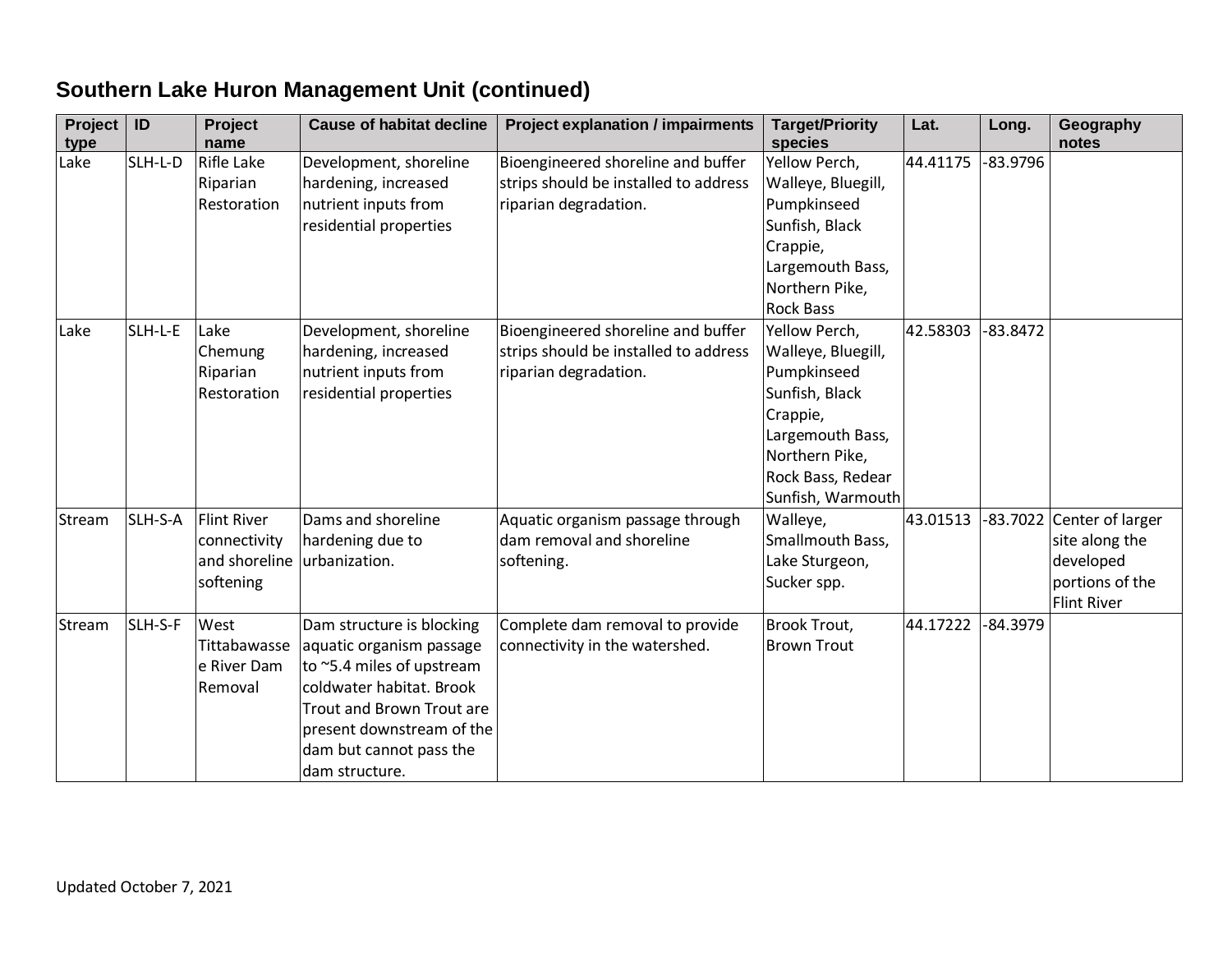# **Southern Lake Huron Management Unit (continued)**

| Project<br>type | ID      | Project<br>name     | <b>Cause of habitat decline</b>       | <b>Project explanation / impairments</b>                    | <b>Target/Priority</b><br>species | Lat.     | Long.      | Geography<br>notes |
|-----------------|---------|---------------------|---------------------------------------|-------------------------------------------------------------|-----------------------------------|----------|------------|--------------------|
| Stream          | SLH-S-G | Owosso/             | Weirs and causeway                    | Remove aquatic organism passage                             | Smallmouth Bass,                  | 43.00235 | $-84.1811$ | Center point of    |
|                 |         | Corunna             | impeding aquatic organism             | obstructions in Corunna/Owosso                              | Walleye, Lake                     |          |            | upstream weir      |
|                 |         | connectivity        | passage for resident and              | corridor of Shiawassee River                                | Sturgeon, Sucker                  |          |            | $(42.99798,-$      |
|                 |         |                     | migratory fish species.               |                                                             | spp.                              |          |            | 84.1743), middle   |
|                 |         |                     |                                       |                                                             |                                   |          |            | weir (43.00184, -  |
|                 |         |                     |                                       |                                                             |                                   |          |            | 84.18738) and      |
|                 |         |                     |                                       |                                                             |                                   |          |            | downstream weir    |
|                 |         |                     |                                       |                                                             |                                   |          |            | $(43.00723,-$      |
|                 |         |                     |                                       |                                                             |                                   |          |            | 84.18147),         |
|                 |         |                     |                                       |                                                             |                                   |          |            | 42.98836, -        |
|                 |         |                     |                                       |                                                             |                                   |          |            | 84.0926            |
|                 |         |                     |                                       |                                                             |                                   |          |            | (Meridian Brick    |
|                 |         |                     |                                       |                                                             |                                   |          |            | causeway)          |
| Stream          | SLH-S-H |                     | Gamble Creek Sedimentation from roads | Add woody habitat, remove or repair Brook Trout,            |                                   | 44.41887 | $-84.0283$ |                    |
|                 |         | <b>Fish Habitat</b> | and beaver activity as well           | poor fish habitat structures from the Brown Trout           |                                   |          |            |                    |
|                 |         |                     | as deteriorating fish                 | CCC era, and narrow river channel in                        |                                   |          |            |                    |
|                 |         |                     | habitat structures.                   | select locations to facilitate proper<br>sediment transport |                                   |          |            |                    |
| Stream          | SLH-S-I |                     | North Branch   Beaver activity and    | Sedimentation, channel widening,                            | <b>Brook Trout,</b>               | 44.14118 | -84.5669   |                    |
|                 |         | <b>Cedar River</b>  | improper road crossing                | and beaver activity                                         | <b>Brown Trout</b>                |          |            |                    |
|                 |         | road crossing       | infrastructure                        |                                                             |                                   |          |            |                    |
|                 |         | at Gladwin          |                                       |                                                             |                                   |          |            |                    |
|                 |         | <b>Field Trial</b>  |                                       |                                                             |                                   |          |            |                    |
|                 |         | Area                |                                       |                                                             |                                   |          |            |                    |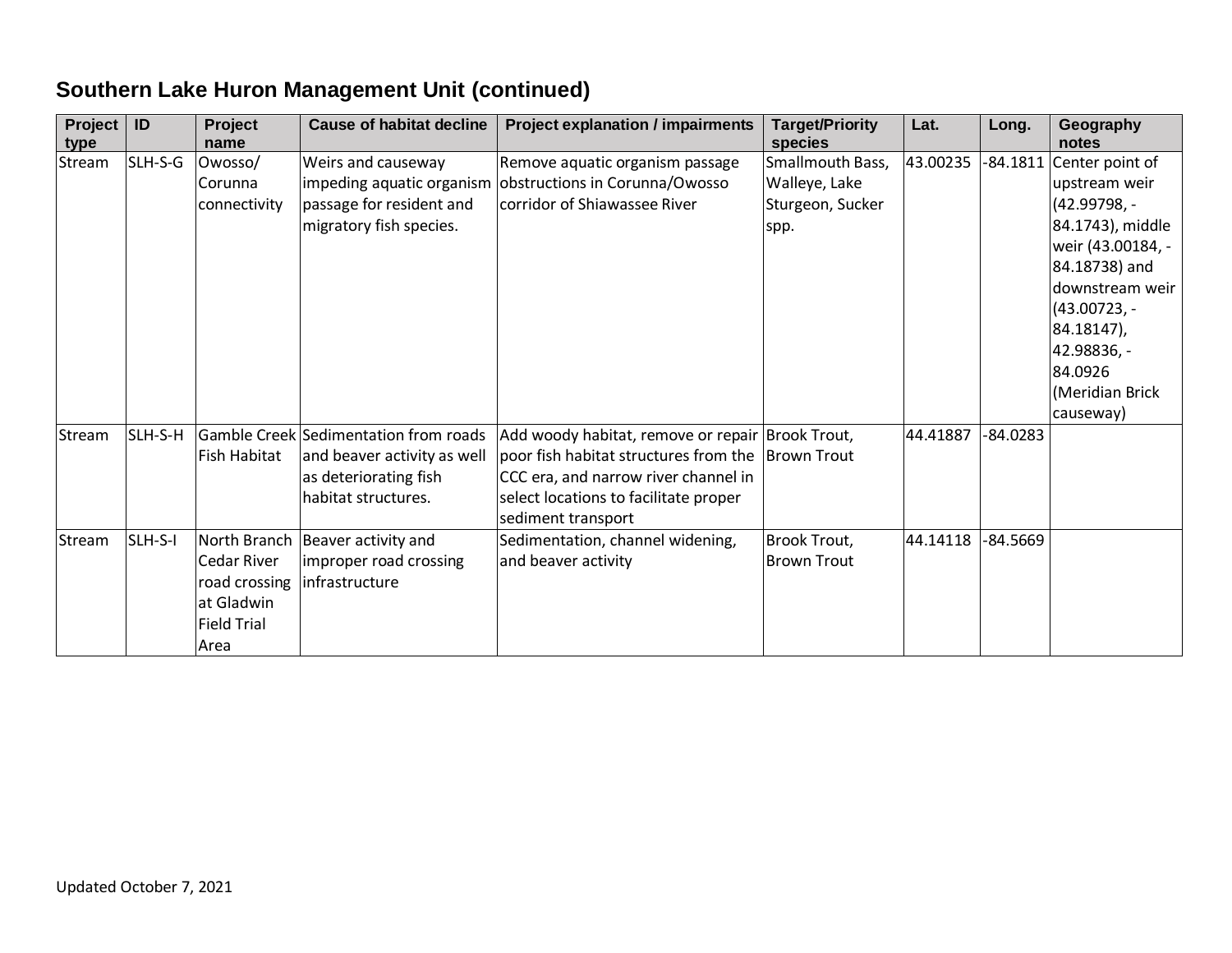#### **Southern Lake Michigan Management Unit**

| Project | ID      | Project           | <b>Cause of habitat decline</b> | <b>Project explanation / impairments</b>     | <b>Target/Priority</b> | Lat.     | Long.    | Geography |
|---------|---------|-------------------|---------------------------------|----------------------------------------------|------------------------|----------|----------|-----------|
| type    |         | name              |                                 |                                              | species                |          |          | notes     |
| Lake    | SLM-L-A | <b>Birch Lake</b> | Increased nutrient inputs       | Runoff of nutrient-rich water from           | Cisco, Rainbow         | 41.88    | $-85.86$ |           |
|         |         | watershed         | from residential and            | residential properties adjacent to the Trout |                        |          |          |           |
|         |         | rehabilitation    | agricultural properties.        | lake and agricultural land within the        |                        |          |          |           |
|         |         |                   |                                 | watershed. This lake supports a              |                        |          |          |           |
|         |         |                   |                                 | remnant Cisco population that is             |                        |          |          |           |
|         |         |                   |                                 | threatened by high levels of                 |                        |          |          |           |
|         |         |                   |                                 | shoreline and watershed                      |                        |          |          |           |
|         |         |                   |                                 | disturbance.                                 |                        |          |          |           |
| Lake    | SLM-L-C | Lime Lake         | Lakeshore development           | Potential for accelerated                    | Cisco                  | 42.55829 | -85.4939 |           |
|         |         | watershed         | and increased nutrient          | eutrophication which would threaten          |                        |          |          |           |
|         |         | protection        | inputs from residential         | the existing Cisco population.               |                        |          |          |           |
|         |         |                   | properties.                     | Conservation easements* would                |                        |          |          |           |
|         |         |                   |                                 | protect the portion of the shoreline         |                        |          |          |           |
|         |         |                   |                                 | that currently is open for                   |                        |          |          |           |
|         |         |                   |                                 | development.                                 |                        |          |          |           |
| Lake    | SLM-L-D | Murray Lake       | Increased nutrient inputs       | Accelerated eutrophication which             | Cisco                  | 43.03    | $-85.38$ |           |
|         |         | watershed         | from residential and            | threatens the existing Cisco                 |                        |          |          |           |
|         |         | and littoral      | agricultural properties and     | population. Loss of nearshore                |                        |          |          |           |
|         |         | zone              | loss of natural shorelines      | vegetation which is critical habitat         |                        |          |          |           |
|         |         | conservation      | due to seawall                  | for Pugnose Shiner and important             |                        |          |          |           |
|         |         |                   | construction.                   | game species.                                |                        |          |          |           |

*\*Conservation easements are not currently eligible for funding from the Fisheries Habitat Grant, but they may be eligible in future grant cycles.*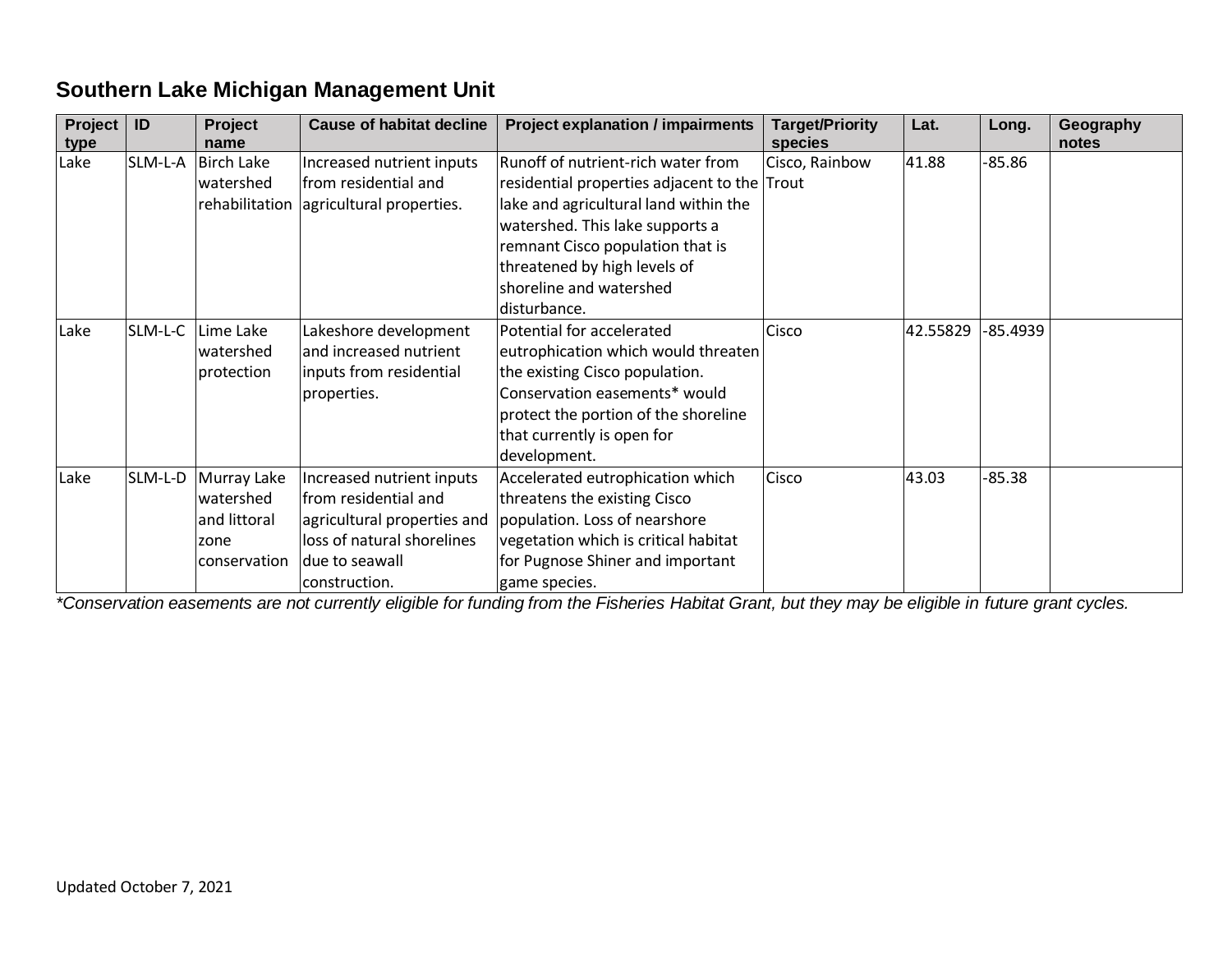| Project<br>type | ID      | Project<br>name | <b>Cause of habitat decline</b> | <b>Project explanation / impairments</b> | <b>Target/Priority</b><br>species | Lat.     | Long.    | Geography<br>notes |
|-----------------|---------|-----------------|---------------------------------|------------------------------------------|-----------------------------------|----------|----------|--------------------|
| Lake            | SLM-L-E | Shavehead       | Increased nutrient inputs       | Runoff of nutrient-rich water from       | Cisco                             | 41.84    | $-85.87$ |                    |
|                 |         | Lake            | from residential and            | residential properties adjacent to the   |                                   |          |          |                    |
|                 |         | watershed       | agricultural properties.        | lake and agricultural land within the    |                                   |          |          |                    |
|                 |         | protection or   |                                 | watershed. This lake supports a          |                                   |          |          |                    |
|                 |         | rehabilitation  |                                 | strong Cisco population which is         |                                   |          |          |                    |
|                 |         |                 |                                 | threatened by high levels of             |                                   |          |          |                    |
|                 |         |                 |                                 | shoreline and watershed                  |                                   |          |          |                    |
|                 |         |                 |                                 | disturbance. Impairments could be        |                                   |          |          |                    |
|                 |         |                 |                                 | addressed through installation of        |                                   |          |          |                    |
|                 |         |                 |                                 | best management practices or             |                                   |          |          |                    |
|                 |         |                 |                                 | protection (e.g., conservation           |                                   |          |          |                    |
|                 |         |                 |                                 | easements*) on currently                 |                                   |          |          |                    |
|                 |         |                 |                                 | undeveloped lakefront parcels.           |                                   |          |          |                    |
| Lake            | SLM-L-F | Ottawa Sands    | Lake is a former sand mine      | Re-tapering of littoral zone.            | <b>Bluegill and</b>               | 43.07834 | 86.24534 |                    |
|                 |         | Lake            | with steep drop-offs and        | Establishment of submergent and          | Largemouth Bass                   |          |          |                    |
|                 |         | nearshore       | little vegetation               | emergent plants using planting and       |                                   |          |          |                    |
|                 |         | habitat         |                                 | bioengineering techniques.               |                                   |          |          |                    |
|                 |         | enhancement     |                                 |                                          |                                   |          |          |                    |

#### **Southern Lake Michigan Management Unit (continued)**

*\*Conservation easements are not currently eligible for funding from the Fisheries Habitat Grant, but they may be eligible in future grant cycles.*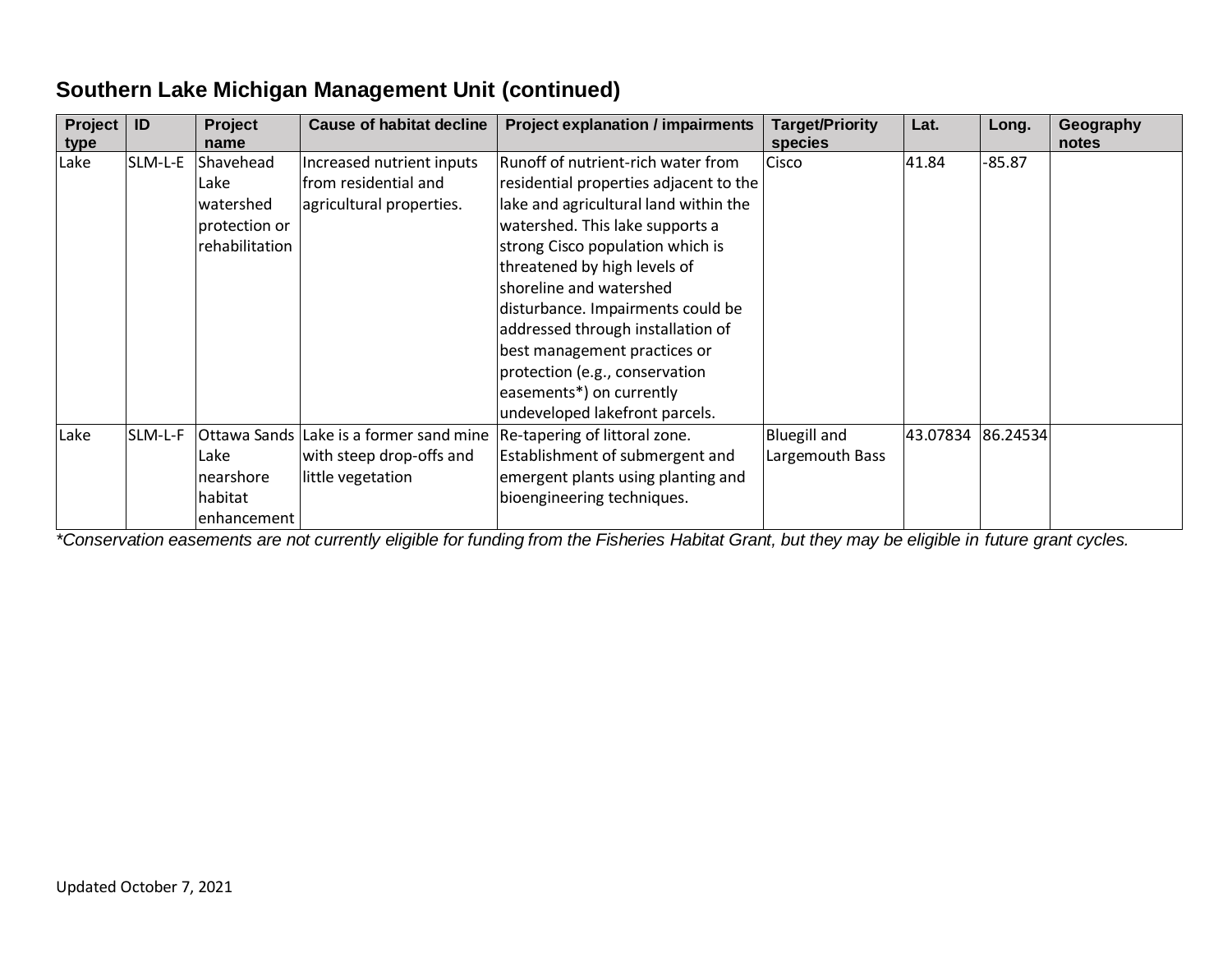| <b>Project</b><br>type | ID      | Project<br>name     | <b>Cause of habitat decline</b>                | <b>Project explanation / impairments</b>                         | <b>Target/Priority</b><br>species | Lat.     | Long.    | Geography<br>notes           |
|------------------------|---------|---------------------|------------------------------------------------|------------------------------------------------------------------|-----------------------------------|----------|----------|------------------------------|
| Other                  |         | SLM-O-A Grand River | Draining of wetlands,                          | Loss of wetlands and disrupted                                   | Northern Pike,                    | 43.06157 |          | $-86.1904$ Center point of a |
| Aquatic                |         | bayous and          | residential and urban                          | connections between the Grand                                    | Muskellunge,                      |          |          | larger site; map of          |
| Habitats               |         | wetland             | development in the                             | River and off-channel bayous and                                 | Yellow Perch, and                 |          |          | entire area                  |
|                        |         | protection          | riparian zone, and                             | wetlands. The Ottawa County                                      | Spotted Gar                       |          |          | available upon               |
|                        |         | and                 | installation of undersized                     | portion of the Grand River watershed                             |                                   |          |          | request                      |
|                        |         | rehabilitation      | or perched culverts.                           | was identified as a priority                                     |                                   |          |          |                              |
|                        |         |                     |                                                | conservation area in both the Big                                |                                   |          |          |                              |
|                        |         |                     |                                                | Rivers and the Great Lakes Marsh                                 |                                   |          |          |                              |
|                        |         |                     |                                                | and Inland Emergent Wetlands                                     |                                   |          |          |                              |
|                        |         |                     |                                                | sections of the Wildlife Action Plan.                            |                                   |          |          |                              |
|                        |         |                     |                                                | Impairments could be addressed                                   |                                   |          |          |                              |
|                        |         |                     |                                                | through protection (e.g.,                                        |                                   |          |          |                              |
|                        |         |                     |                                                | conservation easements*) of existing                             |                                   |          |          |                              |
|                        |         |                     |                                                | high-quality wetlands, wetland                                   |                                   |          |          |                              |
|                        |         |                     |                                                | restoration, or replacement of                                   |                                   |          |          |                              |
|                        |         |                     |                                                | undersized culverts.                                             |                                   |          |          |                              |
| Other                  |         |                     | SLM-O-B Portage Creek Drainage of wetlands for | Loss of wetlands. Impairments can be Brown Trout and             |                                   | 42.23921 |          | -85.5956 Center point of a   |
| Aquatic                |         |                     | Basin wetland residential and urban            | addressed through protection of                                  | Smallmouth Bass                   |          |          | larger site; map of          |
| Habitats               |         | protection          | development.                                   | existing high-quality wetlands,                                  |                                   |          |          | entire area                  |
|                        |         | and                 |                                                | wetland creation, or restoration of                              |                                   |          |          | available upon               |
|                        |         | rehabilitation      |                                                | historic wetlands. Existing wetlands                             |                                   |          |          | request                      |
|                        |         |                     |                                                | provide habitat for Eastern                                      |                                   |          |          |                              |
|                        |         |                     |                                                | Massasauga and other threatened                                  |                                   |          |          |                              |
|                        | SLM-S-A | Glass Creek/        | Crossing is undersized and                     | and endangered species.<br>The existing crossing is a barrier to | <b>Brown Trout</b>                | 42.67487 | -85.4386 |                              |
| Stream                 |         | M-179               | perched.                                       | upstream aquatic organism passage.                               |                                   |          |          |                              |
|                        |         | crossing            |                                                | It also is obstructing natural                                   |                                   |          |          |                              |
|                        |         | replacement         |                                                | downstream transport of sediment                                 |                                   |          |          |                              |
|                        |         |                     |                                                | and potentially increasing summer                                |                                   |          |          |                              |
|                        |         |                     |                                                | water temperatures downstream of                                 |                                   |          |          |                              |
|                        |         |                     |                                                | the crossing.                                                    |                                   |          |          |                              |

#### **Southern Lake Michigan Management Unit (continued)**

*\*Conservation easements are not currently eligible for funding from the Fisheries Habitat Grant, but they may be eligible in future grant cycles.*